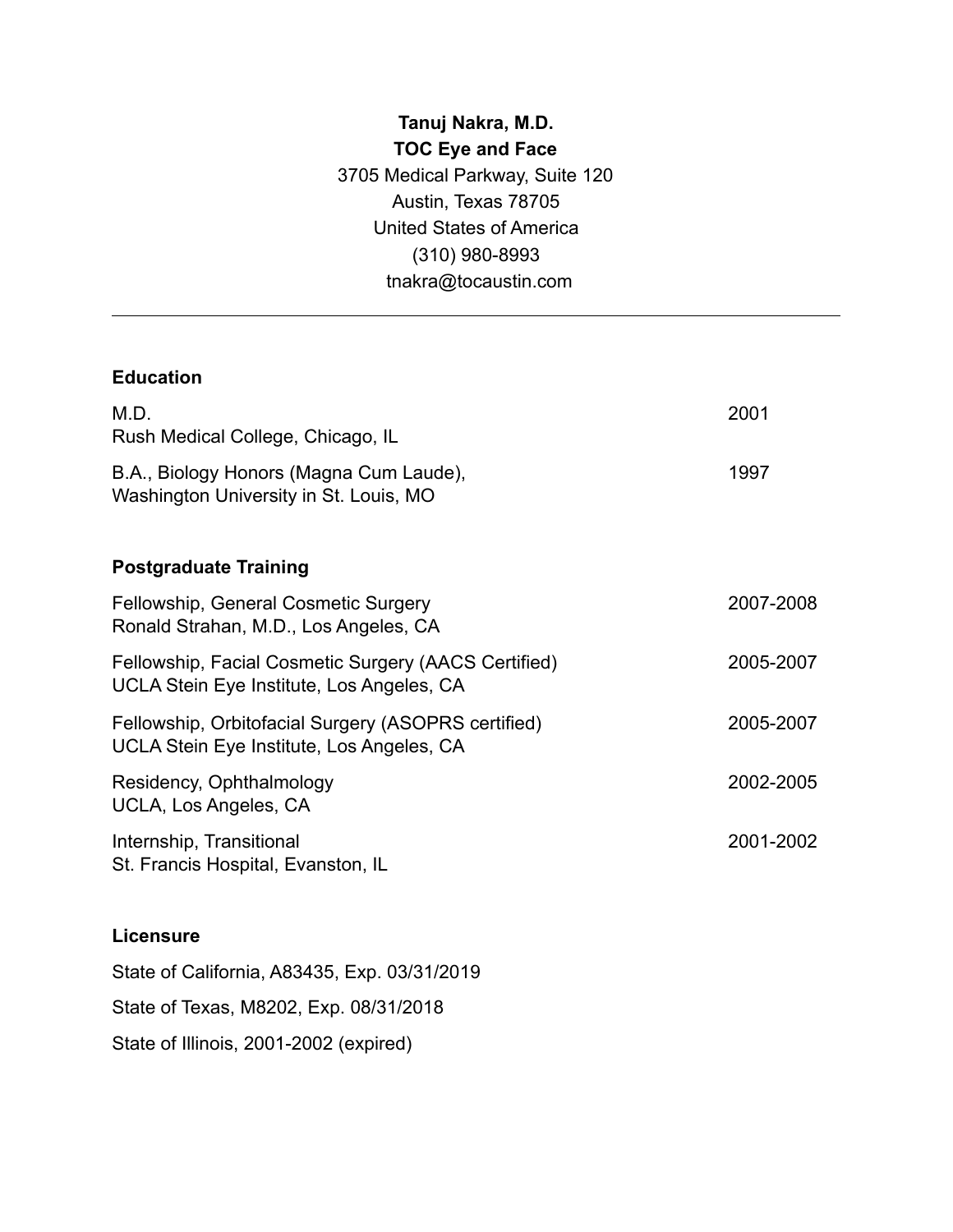## **Board Certification**

American Board of Facial Cosmetic Surgery, 2015, exp. 2025 American Board of Cosmetic Surgery, 2010, exp. 2020 American Board of Ophthalmology, 2008, exp. 2018 USMLE Step 3, 1999 USMLE Step 2, 2001

USMLE Step 1, 2002

## **Academic and Leadership Appointments**

| <b>Expert Reviewer</b><br><b>Texas Medical Board</b>                                              | 2018         |
|---------------------------------------------------------------------------------------------------|--------------|
| <b>Treasurer</b><br>American Board of Facial Cosmetic Surgery                                     | 2016-current |
| <b>Board of Directors</b><br>American Board of Facial Cosmetic Surgery                            | 2017-current |
| <b>Fellowship Director</b><br>American Academy of Cosmetic Surgery (AACS)                         | 2016-current |
| Physician Aesthetic Coalition Liaison,<br>American Society of Ophthalmic Plastic Surgery (ASOPRS) | 2016-current |
| <b>Medical Director</b><br><b>TOC Medical Spa, Austin TX</b>                                      | 2013-current |
| <b>Compliance Officer</b><br>TOC Eye and Face, Austin                                             | 2011-2016    |
| <b>Board of Directors</b><br><b>Cosmetic Surgery Foundation</b>                                   | 2010-2016    |
| Co-Founder and Head of Product<br>Global Beauty Science LLC, Austin TX                            | 2009-current |
| <b>Fellowship Preceptor</b><br>American Society of Ophthalmic Plastic and Reconstructive Surgery  | 2009-current |
| Physician I.T. Director<br><b>TOC Eye and Face, Austin</b>                                        | 2009-current |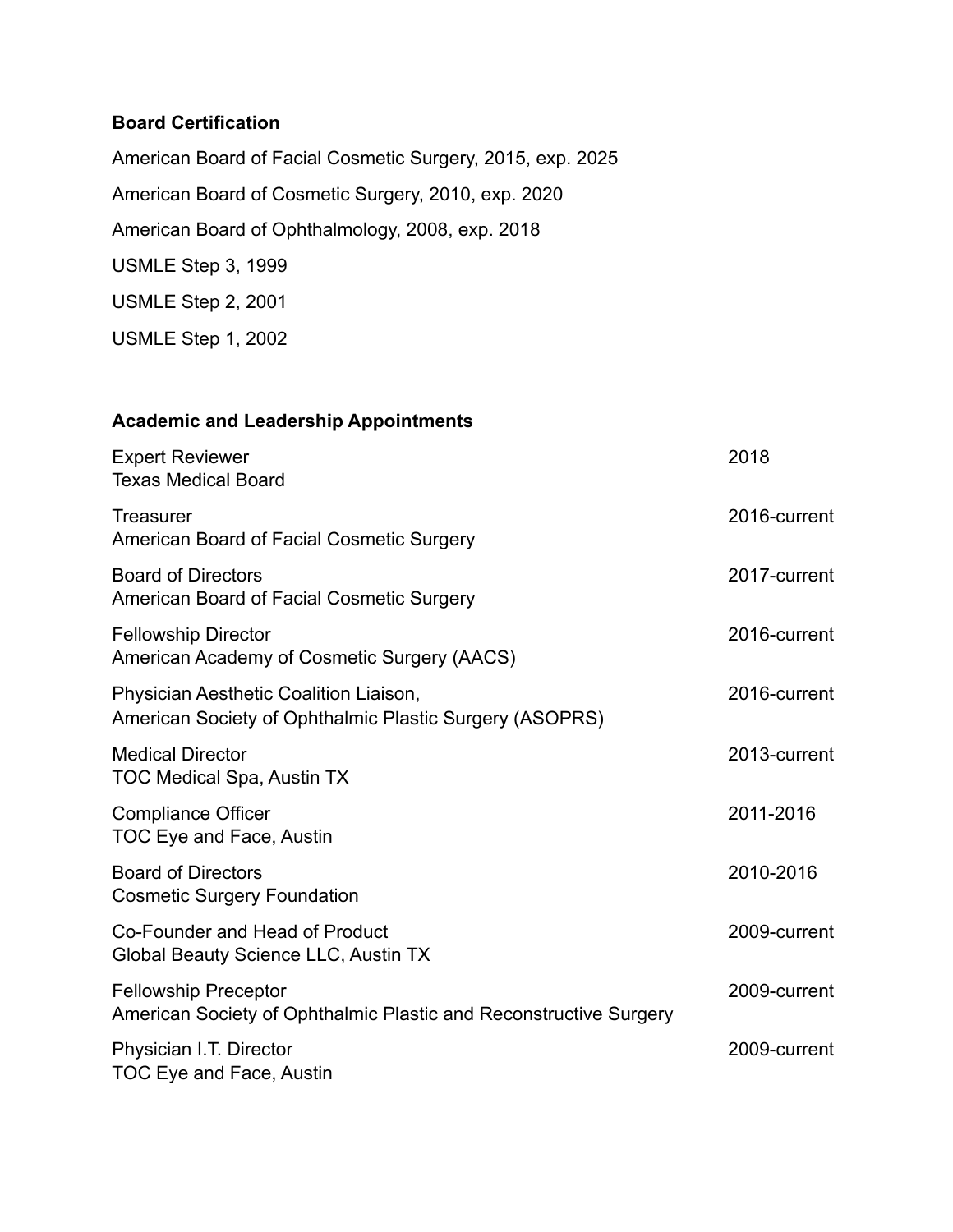| <b>Academic and Leadership Appointments (continued)</b>                              |              |
|--------------------------------------------------------------------------------------|--------------|
| <b>Associate Physician Diplomate</b><br>UCLA Stein Eye Institute, Los Angeles, CA    | 2007-2008    |
| <b>Visiting Assistant Professor</b><br>UCLA Stein Eye Institute, Los Angeles, CA     | 2005-2007    |
| <b>Clinical Instructor</b><br>David Geffen School of Medicine, UCLA, Los Angeles, CA | 2005-2007    |
| <b>Clinical Instructor</b><br>MLK/King Drew Medical Center, Los Angeles, CA          | 2005-2007    |
| <b>Other Relevant Employment and Clinical Activities</b>                             |              |
| <b>Private Practice</b><br>TOC Eye and Face, Austin TX                               | 2008-current |
| <b>Oculoplastic Surgery Consultant</b><br>Sansum Clinic, Santa Barbara, CA           | 2007-2008    |
| <b>Oculoplastic Surgery Consultant</b><br>MLK/Drew Physician Group, Los Angeles, CA  | 2007-2008    |
| <b>Oculoplastic Surgery Consultant</b><br>Dougherty Laser Vision, Camarillo, CA      | 2007-2008    |
| <b>Honors and Awards</b>                                                             |              |
| <b>Austin Monthly Top Doctor</b>                                                     | 2018         |
| <b>Texas Monthly Top Doctor</b>                                                      | 2017         |
| <b>Austin Monthly Top Doctor</b>                                                     | 2017         |
| <b>Castle Connolly Top Doctor</b>                                                    | 2017         |
| <b>Texas Monthly Top Doctor</b>                                                      | 2016         |
| <b>Austin Monthly Top Doctor</b>                                                     | 2016         |
| <b>Castle Connolly Top Doctor</b>                                                    | 2016         |
| <b>Texas Monthly Top Doctor</b>                                                      | 2015         |
| <b>Austin Monthly Top Doctor</b>                                                     | 2015         |
| <b>Castle Connolly Top Doctor</b>                                                    | 2015         |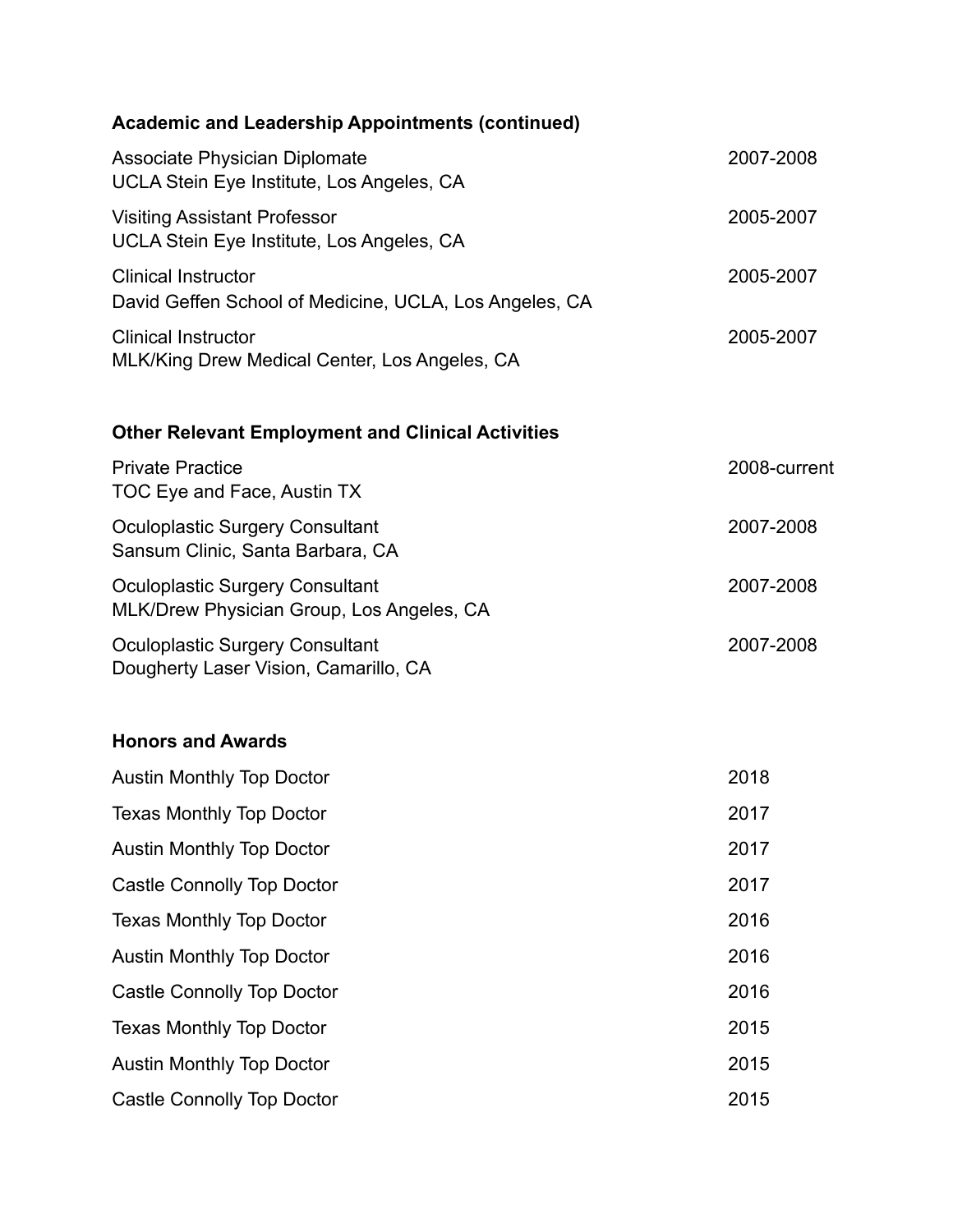## **Honors and Awards (continued)**

| <b>Texas Monthly Top Doctor</b>                                                  | 2014 |
|----------------------------------------------------------------------------------|------|
| <b>Austin Monthly Top Doctor</b>                                                 | 2014 |
| <b>Castle Connolly Top Doctor</b>                                                | 2014 |
| Achievement Award, American Academy of Ophthalmology                             | 2013 |
| <b>Texas Monthly Top Doctor</b>                                                  | 2013 |
| <b>Austin Monthly Top Doctor</b>                                                 | 2013 |
| <b>Castle Connolly Top Doctor</b>                                                | 2013 |
| <b>Texas Monthly Top Doctor</b>                                                  | 2012 |
| <b>Austin Monthly Top Doctor</b>                                                 | 2012 |
| <b>Castle Connolly Top Doctor</b>                                                | 2012 |
| Webster Research Award, American Academy of Cosmetic Surgery                     | 2008 |
| Listed in 62nd Marquis Who's Who in America                                      | 2008 |
| Fellow of the Year Award, King Drew Dept. of Ophthalmology                       | 2007 |
| Fellow Teaching Award, UCLA                                                      | 2007 |
| Award for Clinical Research by a Fellow, UCLA                                    | 2007 |
| Resident Surgery Award, UCLA Jules Stein Eye Institute                           | 2005 |
| Alpha Omega Alpha, Rush Medical College                                          | 2001 |
| Alpha Omega Alpha, Student Research Fellowship Award                             | 2000 |
| Rush Medical College Dean's Research Fellowship                                  | 1999 |
| <b>Eliott Honors</b><br>Washington University in St. Louis                       | 1997 |
| <b>Marion Spector Biology Thesis Prize</b><br>Washington University in St. Louis | 1997 |
| <b>Golden Key National Honors Society</b>                                        | 1997 |
| Alpha Epsilon Delta, National Pre-Medical Honors Society                         | 1997 |
| Omicron Delta Kappa, National Leadership Honor Society                           | 1997 |
| Nature Undergraduate, featured selection                                         | 1997 |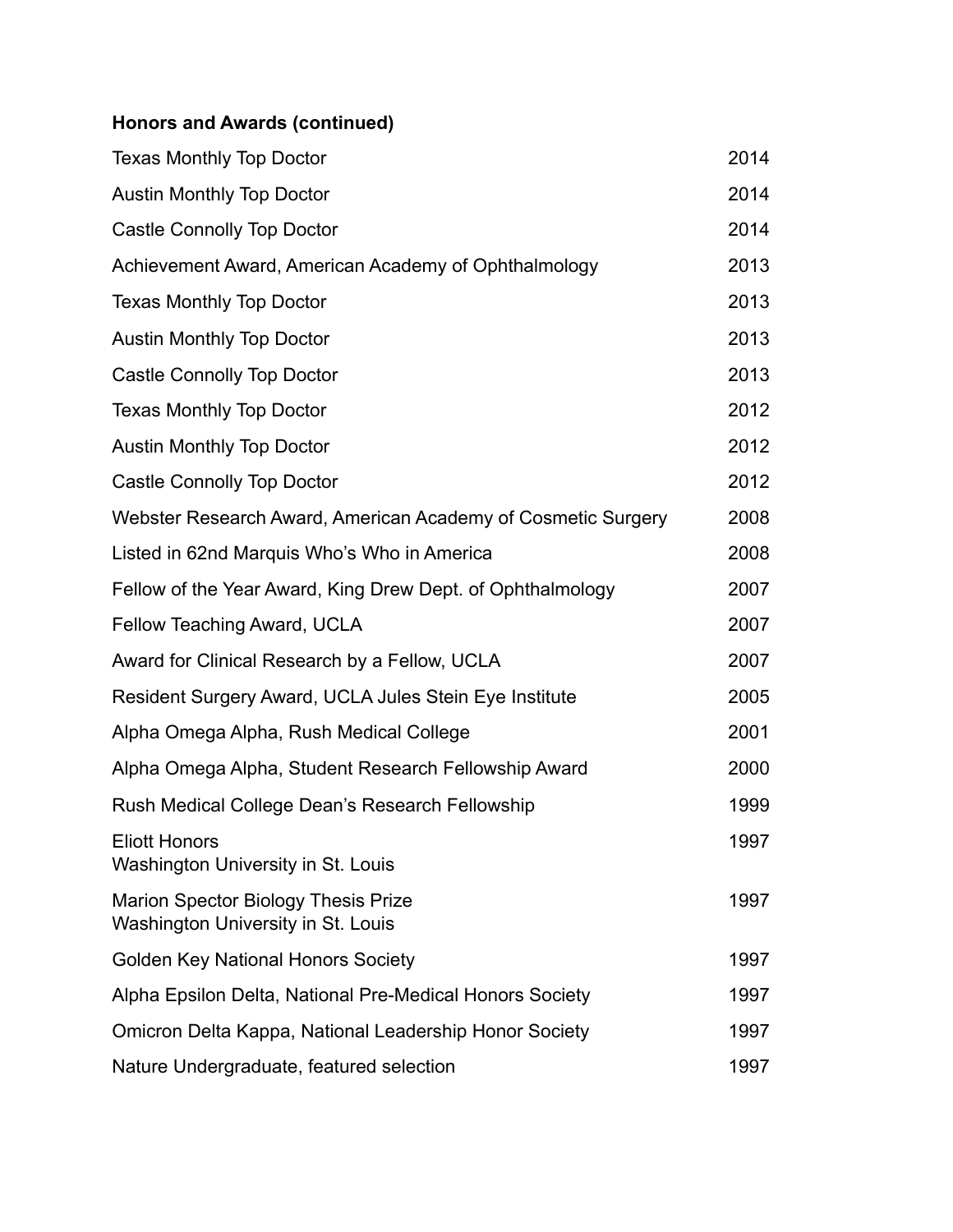## **Honors and Awards (continued)**

| <b>First Place Poster</b><br>Howard Hughes Medical Institute Research Symposium<br>Washington University in St. Louis | 1996      |
|-----------------------------------------------------------------------------------------------------------------------|-----------|
| <b>National Merit Scholarship</b>                                                                                     | 1993-1997 |
| Missouri "Bright Flight" Scholarship                                                                                  | 1993-1997 |
| Fine Arts Prize, St. Louis Priory High School Commencement                                                            | 1993      |
| Captain, T.E.A.M.S. Competition, Second Place in U.S.A.,<br>St. Louis Priory High School                              | 1993      |
| National A.P. Scholar                                                                                                 | 1993      |

## **Professional Memberships and Activities with Leadership Positions**

| Fellow, American College of Surgeons                                                                | 2012-current |
|-----------------------------------------------------------------------------------------------------|--------------|
| Fellow, American Academy of Cosmetic Surgery<br>Board Member, Cosmetic Surgery Foundation 2009-2017 | 2008-current |
| <b>Member, Travis County Medical Society</b>                                                        | 2008-current |
| Member, Austin Ophthalmological Society<br>President, 2009                                          | 2008-current |
| Fellow, American Academy of Ophthalmology                                                           | 2002-current |
| Member, American Medical Association                                                                | 2001-current |

## **Educational Activities**

| <b>Educational Administration and Leadership</b>                                                                                   |              |
|------------------------------------------------------------------------------------------------------------------------------------|--------------|
| Director, Fellowship in Facial Cosmetic Surgery<br>American Academy of Cosmetic Surgery                                            | 2017-current |
| Preceptor, Fellowship in Ophthalmic Plastic and Orbital Surgery<br>American Society of Ophthalmic Plastic & Reconstructive Surgery | 2007-current |
| Member, Ophthalmology Resident Selection Committee<br><b>UCLA Stein Eye Institute, Los Angeles</b>                                 | 2006-2007    |
| Founder & Administrator, Ophthalmology Journal Club<br>St. Francis Hospital, Evanston IL                                           | 2001-2002    |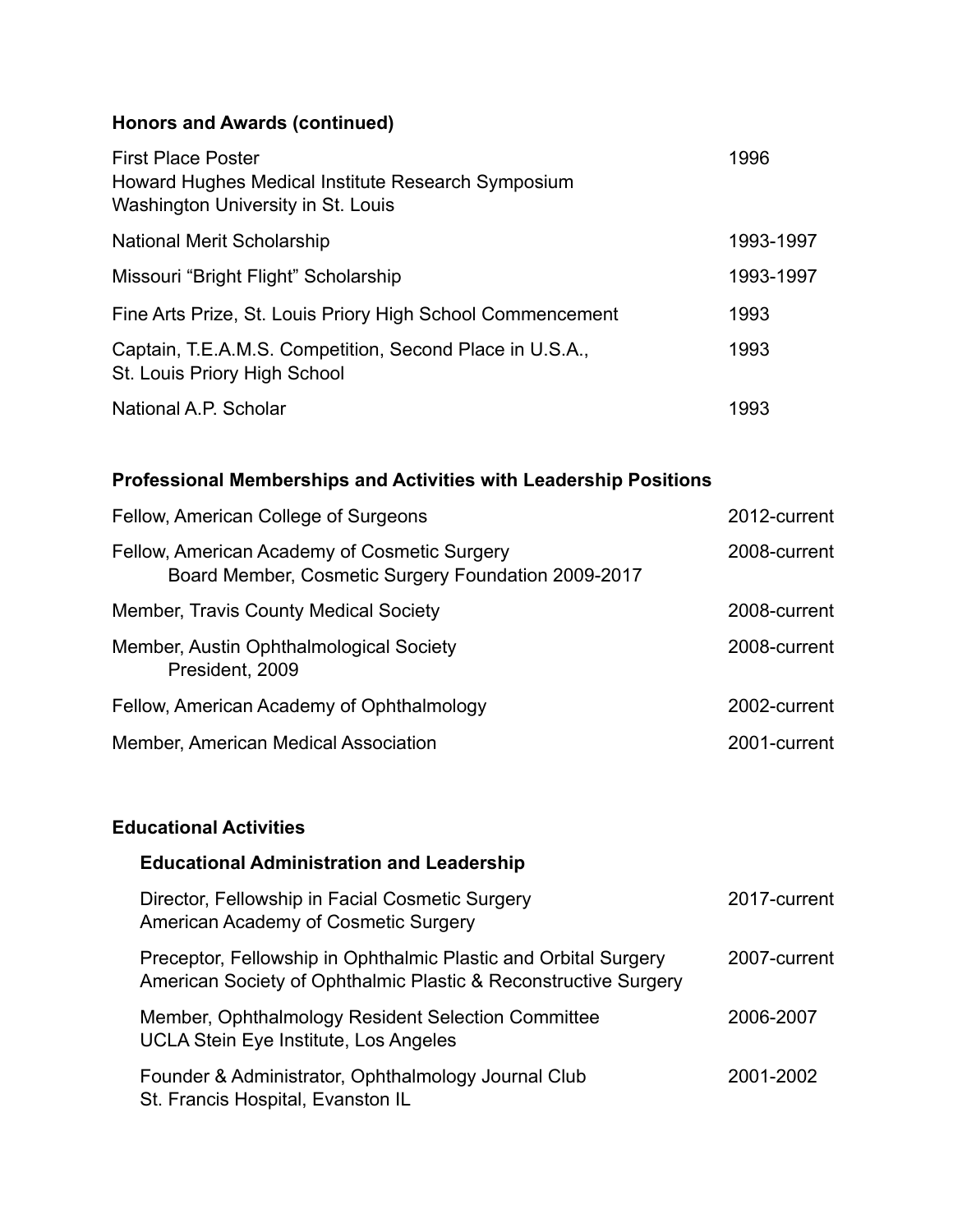# **Educational Administration and Leadership (continued)**

| Member, Committee on Senior Faculty Appointments & Promotions<br>Rush University, Chicago IL                             | 1997-2001 |
|--------------------------------------------------------------------------------------------------------------------------|-----------|
| Founder & Administrator, Rush Med. Psychiatry Interest Group<br>Rush Medical College, Chicago IL                         | 1998      |
| Founder & Administrator, Rush Med. Applicant Hosting Program<br>Rush Medical College, Chicago IL                         | 1997      |
| <b>Teaching Activities</b>                                                                                               |           |
| Program Director, TOC Eye and Face Conference<br>TOC Eye and Face & UT Dell Medical School                               | 2018      |
| Program Director, TOC Eye and Face Conference<br>TOC Eye and Face & Seton Hospital, Austin                               | 2016      |
| Course Director,<br>Broadening Our Scope: Advanced Facial Aesthetic Surgery<br>World Ophthalmology Congress, Guadalajara | 2016      |
| Program Director, Austin Oculoplastics Conference<br>Texas Oculoplastic Consultants & Seton Hospital, Austin             | 2014      |
| Course Director, "Introduction to Rhinoplasty"<br><b>ASOPRS Fall Meeting, New Orleans</b>                                | 2012      |
| Program Director, Comprehensive Facial Surgery Conference<br>Texas Oculoplastic Consultants & Seton Hospital, Austin     | 2012      |
| Course Director, "Introduction to Rhinoplasty"<br><b>ASOPRS Fall Meeting, Chicago</b>                                    | 2011      |
| Course Director, "Introduction to Rhinoplasty"<br><b>ASOPRS Fall Meeting, Chicago</b>                                    | 2010      |
| Course Director, "The Cosmetic Facial Exam"<br>AAO Fall Meeting, Chicago                                                 | 2010      |
| Program Director, Comprehensive Facial Surgery Conference<br>Texas Oculoplastic Consultants & Seton Hospital, Austin     | 2010      |
| Course Director, "The Cosmetic Facial Exam"<br>AAO Fall Meeting, San Francisco                                           | 2009      |
| Course Director, "The Cosmetic Facial Exam"<br>AAO Fall Meeting, Atlanta                                                 | 2008      |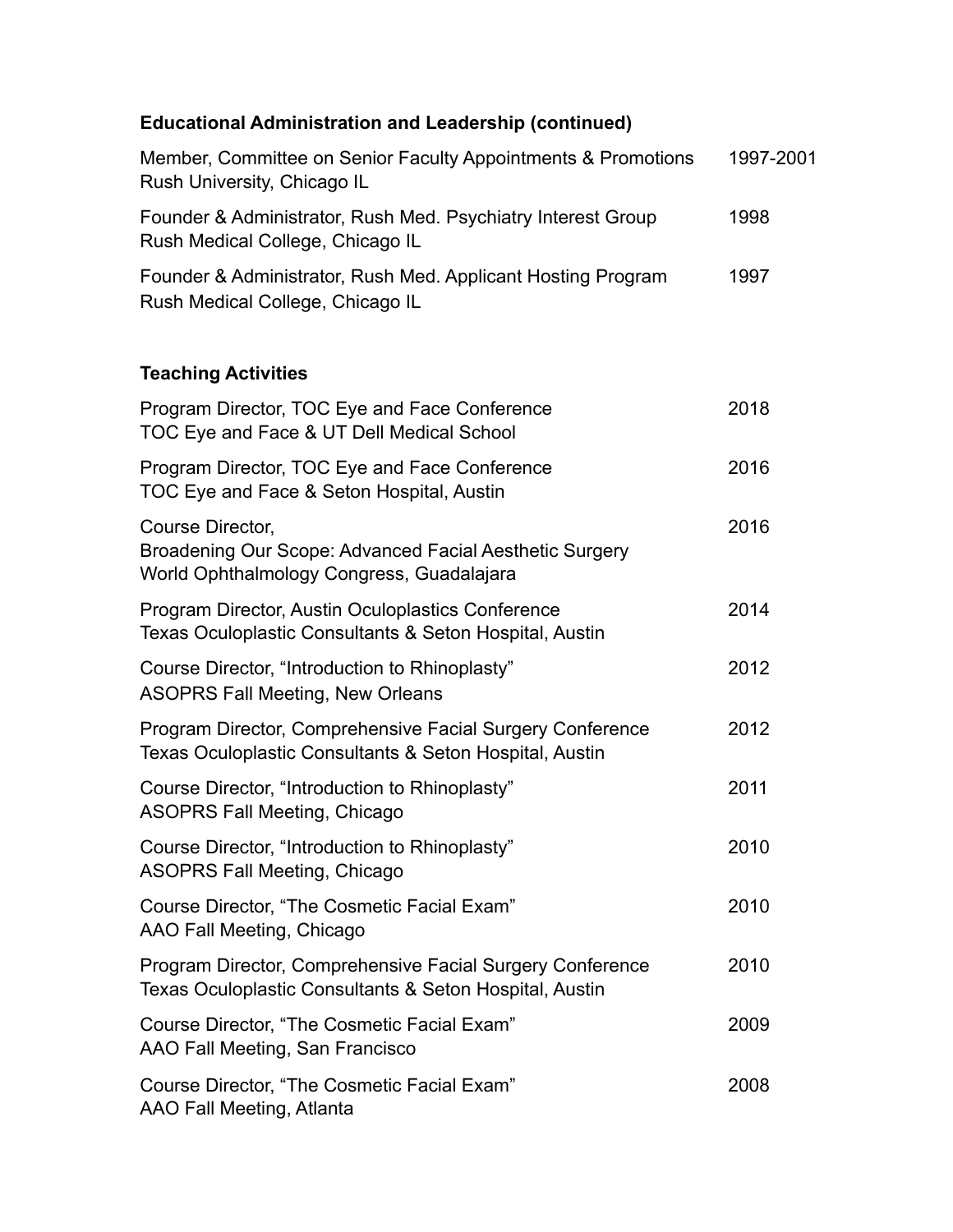## **Teaching Activities (continued)**

| Course Director, "The Cosmetic Facial Exam"<br>AAO Fall Meeting, Las Vegas                                                                       | 2007      |
|--------------------------------------------------------------------------------------------------------------------------------------------------|-----------|
| Course Director, "The Cosmetic Facial Exam"<br>AAO Fall Meeting, New Orleans                                                                     | 2006      |
| Course Co-Director, "Controversies in Graves' Disease"<br>AAO Fall Meeting, New Orleans                                                          | 2006      |
| <b>Advising and Mentoring</b>                                                                                                                    |           |
| <b>Residents and Fellows</b>                                                                                                                     |           |
| Natalie Homer, M.D.<br>TOC Eye and Face, Current combined ASOPRS and AACS Fellow                                                                 | 2018-2010 |
| Alison Huggins, M.D.<br>TOC Eye and Face, Current combined ASOPRS and AACS Fellow                                                                | 2017-2019 |
| Tommy Kandl, M.D.<br>MD Anderson Cancer Center, ASOPRS Fellowship<br>Current position: Private Practice in Savanah, GA                           | 2018      |
| Marie Somogyi, M.D.<br>TOC Eye and Face, combined ASOPRS and AACS Fellowship<br>Current position: Attending Surgeon, TOC Eye and Face, Austin TX | 2016-2018 |
| Omar Ozgur, M.D.<br>MD Anderson Cancer Center, ASOPRS Fellowship<br>Current position: Private Practice in Mission Viejo, CA                      | 2016      |
| Ivan Vrcek, M.D.<br>TOC Eye and Face, combined ASOPRS and AACS Fellowship<br>Current position: Private Practice in Dallas, TX                    | 2015-2017 |
| Emily Bratton, M.D.<br>TOC Eye and Face, combined ASOPRS and AACS Fellowship<br>Current position: Attending Surgeon, TOC Eye and Face, Austin TX | 2015-2016 |
| Bradley Thuro, M.D.<br>MD Anderson Cancer Center, Fellowship<br>Current position: Assistant Professor, WVU Medical Center, Morgantown, WV        | 2015      |
| Eva Chou, M.D.<br>TOC Eye and Face, ASOPRS Fellowship<br>Current position: Walter Reed National Military Medical Center, Bethesda MD             | 2013-2015 |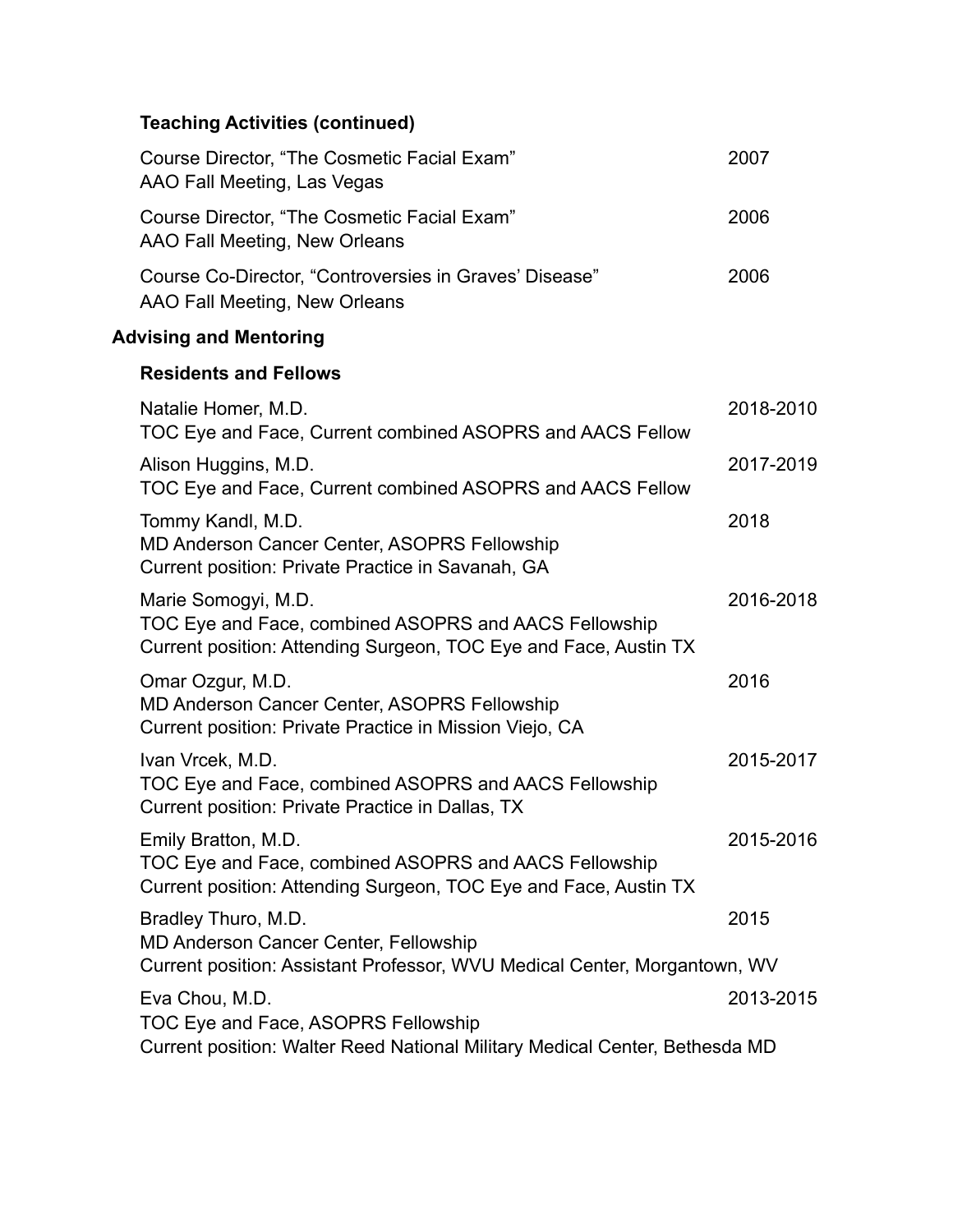## **Residents and Fellows (continued)**

| Vivian Yin, M.D.<br>MD Anderson Cancer Center, International Fellowship<br>Current position: Assistant Professor, Sloan Kettering Cancer Center, NYC  | 2014      |
|-------------------------------------------------------------------------------------------------------------------------------------------------------|-----------|
| Natalie Stanciu, M.D., TOC Eye and Face<br>TOC Eye and Face, ASOPRS Fellowship<br>Current position: Private Practice in Austin, TX                    | 2011-2013 |
| Tarek El-Sawy, M.D., Ph.D.<br>MD Anderson Cancer Center, ASOPRS Fellowship<br>Current position: Private Practice in San Francisco, CA                 | 2012      |
| Michael Connor, M.D.,<br>TOC Eye and Face, ASOPRS Fellowship<br>Current position: Private Practice in Jupiter, FL                                     | 2009-2011 |
| Qasiem Nasser, M.D.<br>MD Anderson Cancer Center, International Fellowship<br>Current position: Consultant, Moorsfield Eye Hospital, Dubai            | 2011      |
| Roman Shinder, M.D.<br>MD Anderson Cancer Center, ASOPRS Fellowship<br>Current position: Assistant Professor, SUNY Downstate Medical Center, NYC      | 2010      |
| Aaron Savar, M.D.<br>MD Anderson Cancer Center, ASOPRS Fellowship<br>Current position: Private Practice in Beverly Hills, CA                          | 2009      |
| Mehryar Taban, M.D.,<br>UCLA Stein Eye Institute, ASOPRS Oculoplastics Fellowship<br>Current position: Private Practice in Beverly Hills, CA          | 2008      |
| Benjamin Burt, M.D.,<br>UCLA Stein Eye Institute, International Oculoplastics Fellowship<br>Current position: Private Practice in Melborne, Australia | 2008      |

## **Other Active Research Activities**

Primary Investigator, Murine prospective clinical trial of 5FU+microneedling for postoperative cutaneous scar reduction, TOC Eye and Face in collaboration with The University of Texas at Austin 2017-current

Primary Investigator, Contour analysis of autologous facial fat transfer using quantitative 3-dimensional camera anlalysis, TOC Eye and Face 2016-current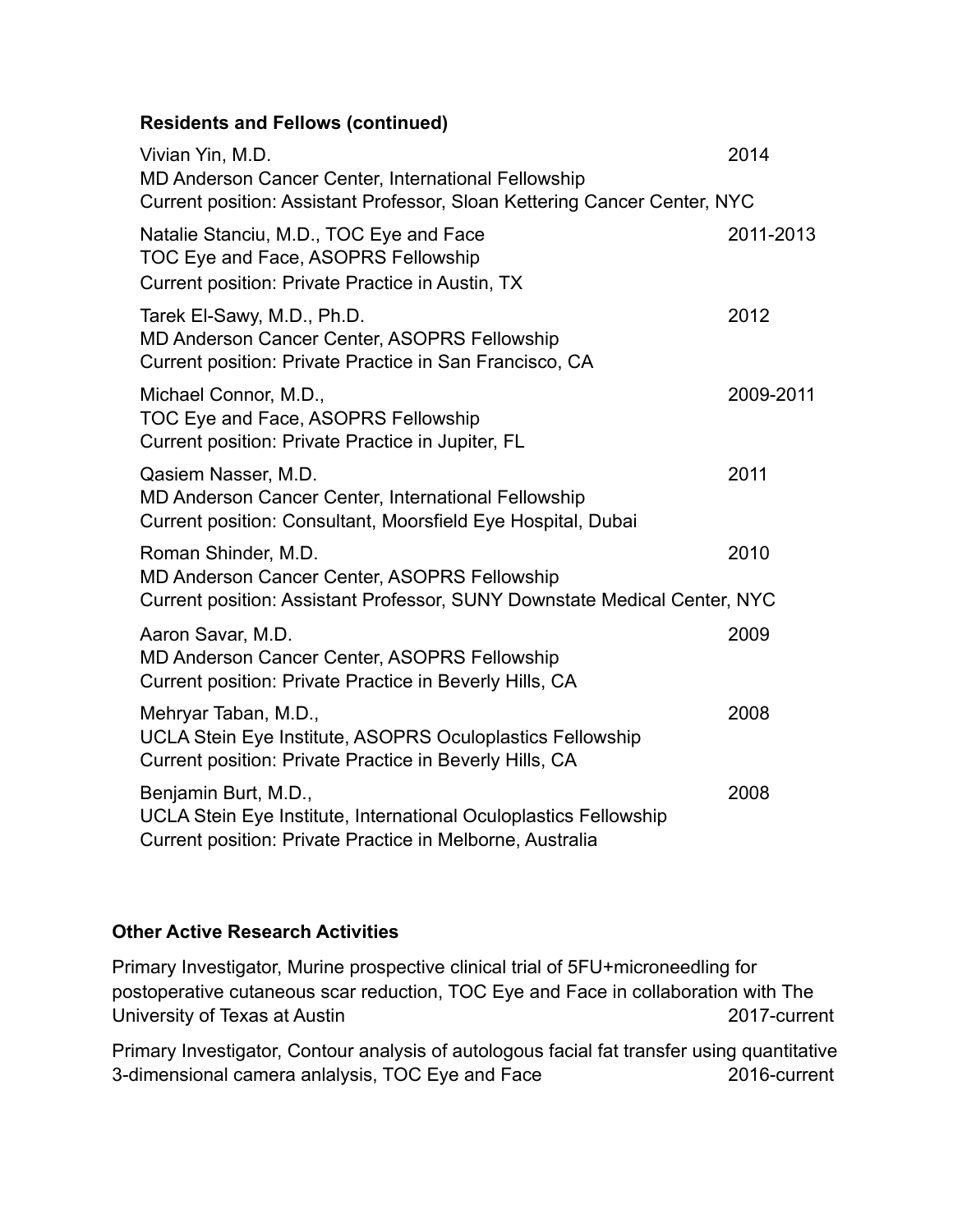#### **Other Active Research Activities (continued)**

Primary Investigator, Electron microscopic analysis of afferent sensory receptors in human eyelid Mueller's muscle, TOC Eye and Face in collaboration with the Austrian Academy of the Sciences 2015-current

#### **Publications**

#### **Peer-reviewed publications**

Vrcek I, Wotipka E, Somogyi M, Nakra T. Rapid and complete vision loss due to idiopathic orbital inflammation with partial recovery following orbital decompression. Proceedings (Baylor University Medical Center). 2018;31(3):372-374.

Chou E, Liu J, Seaworth C, Furst M, Amato MA, Blaydon SM, Durairaj VD, Nakra T, Shore JW. Comparison of Revision Rates of Anterior- and Posterior-Approach Ptosis Surgery: A Retrospective Review of 1519 Cases. Ophthalmic Plastic and Reconstructive Surgery. 34(3):246–253, May 2018

Lyons LJ, Vrcek I, Somogyi M, Nakra T. Natural killer/T-cell lymphoma invading the orbit and globe. Proceedings (Baylor University Medical Center). 2017;30(4): 447-449.

Bealka PJ, Somogyi M, Nakra T. Re: Conjunctiva-Sparing Posterior Ptosis Surgery: A Novel Approach. Ophthalmic Plast Reconstr Surg. 2017 Sep/Oct;33(5):392.

Silverman N, Spindle J, Tang SX, Wu A, Hong BK, Shore JW, Wester S, Levin F, Connor M, Burt B, Nakra T, Shepler T, Hink E, El-Sawy T, Shinder R. (2017) Orbital floor fracture with entrapment: Imaging and clinical correlations in 45 cases, Orbit, 36:5, 331-336

Vrcek I, Somogyi M, Nakra T. Optimizing Injection Technique to Minimize Ecchymosis in Upper Blepharoplasty. JAMA Facial Plast Surg. 2017;19(4):339.

Shinder R, Wu A, Mehendale RA, Tang SX, Nasser QJ, Chou E, Sniegowski MC, Janda A, Shepler TR, Blaydon SM, Nakra T. Lacrimal intubation during dacryocystorhinostomy utilizing the STENTube. Orbit. 2017 Feb;36(1):6-12.

Nakra T, Modjtahedi S, Vrcek I, Mancini R, Saulny S, Goldberg RA. The effect of upper eyelid blepharoplasty on eyelid and brow position. Orbit. 2016 Dec;35(6): 324-327.

Vrcek I, Ozgur O, Nakra T. Infraorbital Dark Circles: A Review of the Pathogenesis, Evaluation and Treatment. J Cutan Aesthet Surg. 2016 Apr-Jun;9(2):65-72.

Vrcek I, Ben Simon G, McCann J, Goldberg RA, Nakra T. Re: "Proprioceptive Phenomenon With Involutional Ptosis: Evidential Findings in Anophthalmic Ptosis". Ophthalmic Plast Reconstr Surg. 2016 Jan-Feb;32(1):69.

Kotlus BS, Schwarcz RM, Nakra T. Upper Eyelid Fractional CO2 Laser Resurfacing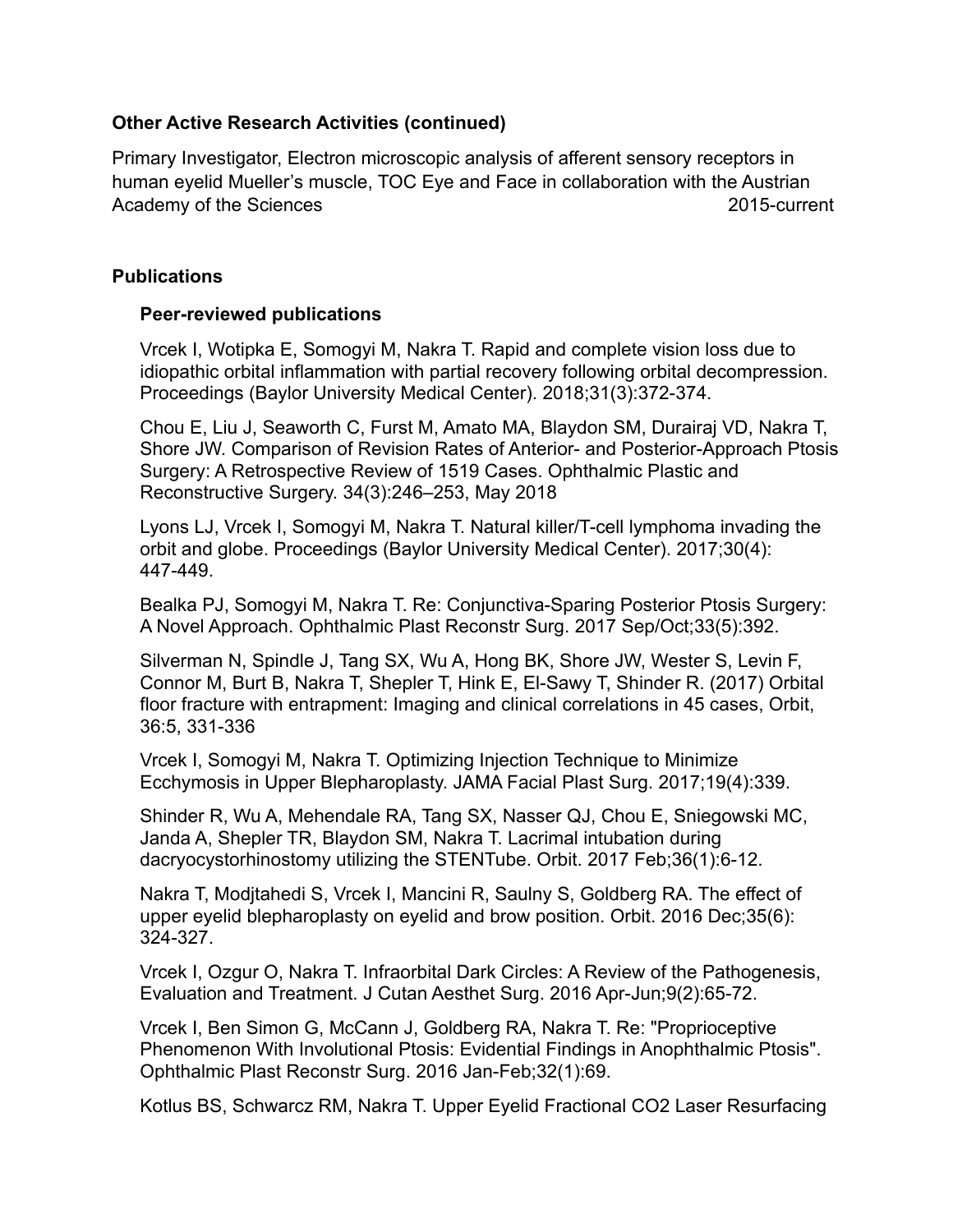#### **Peer-reviewed publications (continued)**

With Incisional Blepharoplasty. Ophthalmic Plast Reconstr Surg. 2016 Jul-Aug;32(4): 267-9.

Nakra T. Biplanar Contour-Oriented Approach to Lower Eyelid and Midface Rejuvenation. JAMA Facial Plast Surg. 2015 Sep-Oct;17(5):374-81.

Vrcek I, El-Sawy T, Chou E, Allen T, Nakra T. Neuropathic Pain Following Poly-L-Lactic Acid (Sculptra) Injection. Ophthal Plast Reconstr Surg. 2015 Jun 23.

Yin VT, Chou E, Nakra T. The transeyelid midface lift. Clin Plast Surg. 2015 Jan; 42(1):95-101.

Stanciu NA, Nakra T. Revision Blepharoplasty. Clin Plast Surg. 2013 Jan;40(1): 179-89.

Elmann S, Pointdujour R, Blaydon S, Nakra T, Connor M, Mukhopadhyay C, Levin F, Schwarcz R, Shepler T,

Shore JW, Wladis EJ, Shinder R. Periocular abscesses following brow epilation. Ophthal Plast Reconstr Surg. 2012 Nov-Dec;28(6):434-7.

Dastgir G, Gutman J, Nakra T, Shinder R. Indications for orbital imaging by the oculoplastic surgeon. Ophthal Plast Reconstr Surg. 2011 Nov;27(6):469; author reply 469-70.

Shinder R, Gutman J, Gunasekera CD, Connor M, Nakra T. Occult orbital organic foreign body. Ophthal Plast Reconstr Surg. 2011 Nov;27(6):463-4.

Nakra T, Blaydon S, Shepler T, Nasser QJ, Mukhopadhyay C, Shinder R. Intubation of the ostium and nasolacrimal duct with a single self-linking silicone stent in external dacryocystorhinostomy. Ophthal Plast Reconstr Surg. 2011 Sep-Oct;27(5):394; author reply 395

Nasser QJ, Blaydon SM, Connor MA, Nakra T, Shepler TR, Neuhaus RW, Shore JW. Comparison of the exposure rate of wrapped hydroxyapatite (Bio-Eye) versus unwrapped porous polyethylene (Medpor) orbital implants in enucleated patients. Ophthal Plast Reconstr Surg. 2011 Sep-Oct;27(5):391; author reply 391-2.

Nakra T, Blaydon SM, Durairaj VD, Shinder R. Congenital upper eyelid ectopic cilia. J Pediatr Ophthalmol Strabismus. 2011 Feb 15;48:e16-8

Taban M, Nakra T, Hwang C, Hoenig JA, Douglas RS, Shorr N, Goldberg RA. Aesthetic lateral canthoplasty. Ophthal Plast Reconstr Surg. 2010 May-Jun;26(3): 190-4.

Burt B, Nakra T, Isaacs DK, Goldberg RA. Alar necrosis after facial injection of hyaluronic Acid. Plast Reconstr Surg. 2010 May;125(5):199e-200e

Savar A, Nakra T. Freely mobile subconjunctival cyst. Ophthalmology. 2010 Mar; 117(3):637.e3-4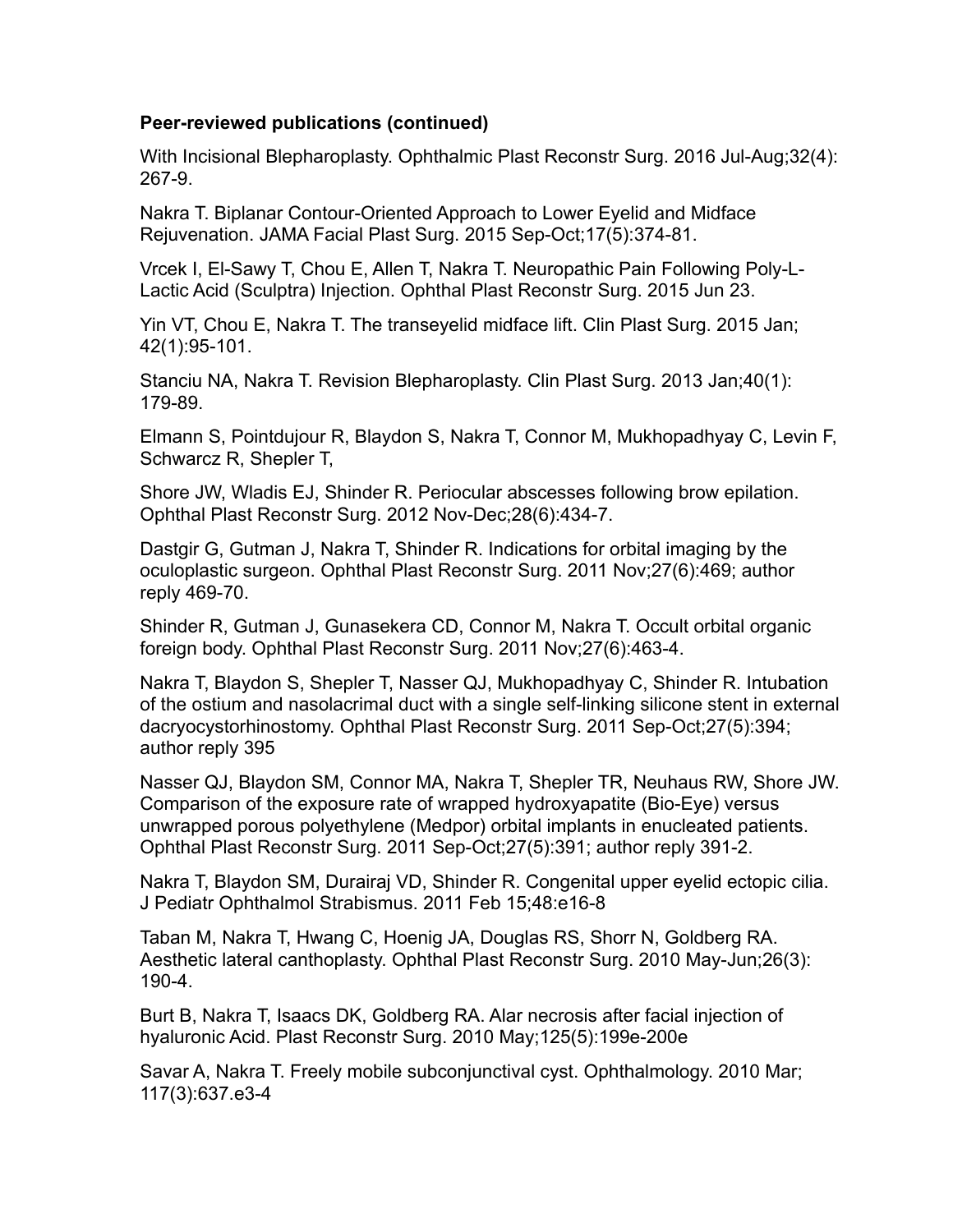#### **Peer-reviewed publications (continued)**

Chang H, Taban M, Nakra T. Periorbital Surgical Rehabilitation after Facial Nerve Palsy. Book chapter in Ophthalmic Oncology: M.D. Anderson Solid Tumor Oncology Series. Springer 2010.

Khadavi NM, Mancini R, Nakra T, Tsirbas AC, Douglas RS, Goldberg RA, Duckwiler GR. Rare dural arteriovenous fistula of the lesser sphenoid wing sinus. Ophth Plast Reconstr Surg. 2009 Sep-Oct;25(5):404-6.

Taban M, Mancini R, Nakra T, Velez FG, Ela-Dalman N, Tsirbas A, Douglas RS, Goldberg RA. Nonsurgical management of congenital eyelid malpositions using hyaluronic Acid gel. Ophthal Plast Reconstr Surg. 2009 Jul-Aug;25(4):259-63.

Taban M, Nakra T, Mancini R, Douglas RS, Goldberg RA. Orbital wall fracture repair using Seprafilm. Ophthal Plast Reconstr Surg. 2009 May-Jun;25(3):211-4

Taban M, Mancini R, Nakra T, Velez FG, Ela-Dalman N, Tsirbas A, Douglas RS, Goldberg RA. Nonsurgical management of congenital eyelid malpositions using hyaluronic Acid gel. Ophthal Plast Reconstr Surg. 2009 Jul- Aug;25(4):259-63.

Taban M, Nakra T, Mancini R, Douglas RS, Goldberg RA. Orbital wall fracture repair using Seprafilm. Ophthal Plast Reconstr Surg. 2009 May-Jun;25(3):211-4.

Mancini R, Taban M, Lowinger A, Nakra T, Tsirbas A, Douglas RA, Shorr N, Goldberg RA. The Use of Hyaluronic Acid Gel in the Management of Paralytic Lagophthalmos: The Hyaluronic Acid Gel "Gold- Weight, Ophthal Plast Reconstr Surg. 2009 Jan-Feb; 25(1):23-6.

Chang H, Taban M, Nakra T. "Periorbital reconstruction in Facial Palsy Patients" MD Anderson Ophthalmic Oncology Esmeli B. (editor) 2009.

Goldberg, R., Mancini, R., Nakra, T., Shorr, N. (2008) A Stepladder Approach to Post-Blepharoplasty Lower Eyelid Retraction. Saudi Journal of Ophthalmology, Jan; 22(1):13-21.

Nakra T, Ben-Simon GJ, Douglas RS, McCann JD, Goldberg RA. Clinical outcomes of enucleation and evisceration." Ophthalmology. 2006 Dec; 113(12):2270-5.

Ben Simon GJ, Yoon MK, Atul J, Nakra T, McCann JD, Goldberg RA. Clinical manifestations of orbital mass lesions at the Jules Stein Eye Institute, 1999-2003. Ophthalmic Surg Lasers Imaging. 2006 Jan-Feb;37(1):25-32.

Ben Simon GJ, Huang L, Nakra T, Schwarcz RM, McCann JD, Goldberg RA. Intralesional triamcinolone acetonide injection for primary and recurrent chalazia: is it really effective? Ophthalmology. 2005 May;112(5):913-7.

Ben-Simon GJ, Blaydon SM, Schwarcz RM, Nakra T, McCann JD, Goldberg RA. Paradoxical use of frontalis muscle and the possible role of botulinum toxin A in permanent motor relearning. Ophthalmology. 2005 May;112(5):918-22.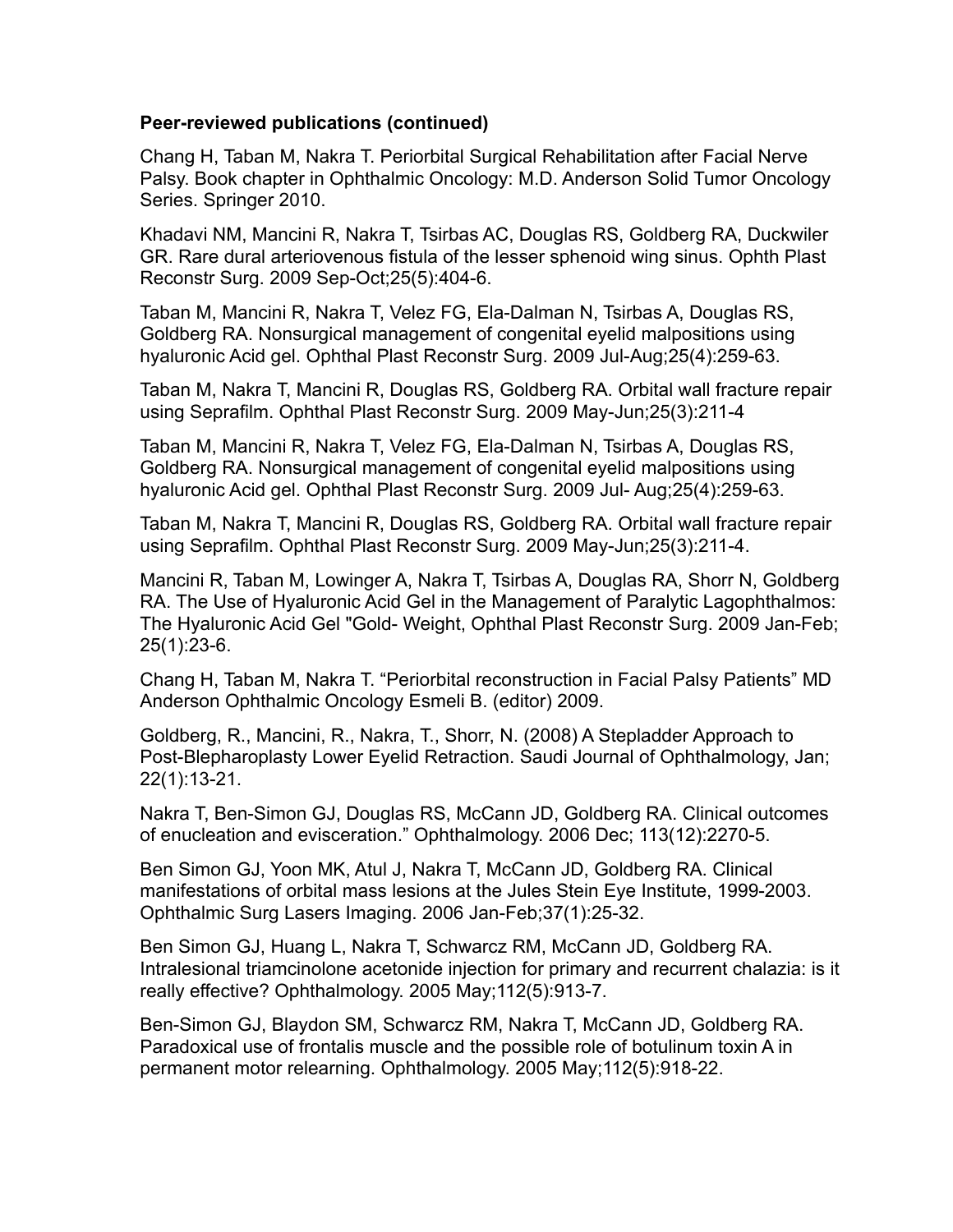#### **Peer-reviewed publications (continued)**

Cook T, Nakra T, Shorr N, Douglas RS. Facial recontouring with autogenous fat. Facial Plast Surg. 2004 May;20(2):145-7.

Nakra T, Cook T, Douglas RS, Goldberg RA. Dermatofibrosarcoma protuberans metastatic to the orbit. Arch Ophthalmol. 2004 Aug;122(8):1240-1.

Ben-Simon GJ, Peiss M, Anis E, Nakra T, Luski A, Spierer A. Spectacle use and reduced unaided vision in third grade students: a comparative study in different educational settings. Clin Exp Optom. 2004 May;87(3):175-9.

Kurz LC, Nakra T, Stein R, Plungkhen W, Riley M, Hsu F, Drysdale GR. Effects of changes in three catalytic residues on the relative stabilities of some of the intermediates and transition states in the citrate synthase reaction. Biochemistry. 1998 Jul 7;37(27):9724-37.

Kurz LC, Roble JH, Nakra T, Drysdale GR, Buzan JM, Schwartz B, Drueckhammer DG. Ability of single-site mutants of citrate synthase to catalyze proton transfer from the methyl group of dethiaacetyl-coenzyme A, a non-thioester substrate analog. Biochemistry. 1997 Apr 1;36(13):3981-90.

Kurz LC, Shah S, Frieden C, Nakra T, Stein RE, Drysdale GR, Evans CT, Srere PA. Catalytic strategy of citrate synthase: subunit interactions revealed as a consequence of a single amino acid change in the oxaloacetate binding site. Biochemistry. 1995 Oct 17;34(41):13278-88.

## **Books & Chapters**

Nakra T, Shorr N. "Medical- Legal Aspects of Ophthalmic Plastic Surgery" Ophthalmology and the Law, Krausher (editor) 2008.

## **Editorial Responsibilities**

| Ophthalmic Plastic and Reconstructive Surgery, Reviewer           | 2007-2011 |
|-------------------------------------------------------------------|-----------|
| The Journal of the American Academy of Cosmetic Surgery, Reviewer | 2004-2006 |

## **Invited Presentations, Posters & Abstracts**

## **International**

Nakra T., "Endoscopic Browlift Surgery" Presentation, Oculoplastic Association of Colombia, Quinto Congresso, Medellin, Colombia, August 2017

Nakra T., "Facelift surgery." Presentation, Oculoplastic Association of Colombia, Quinto Congresso Medellin, Colombia, August 2017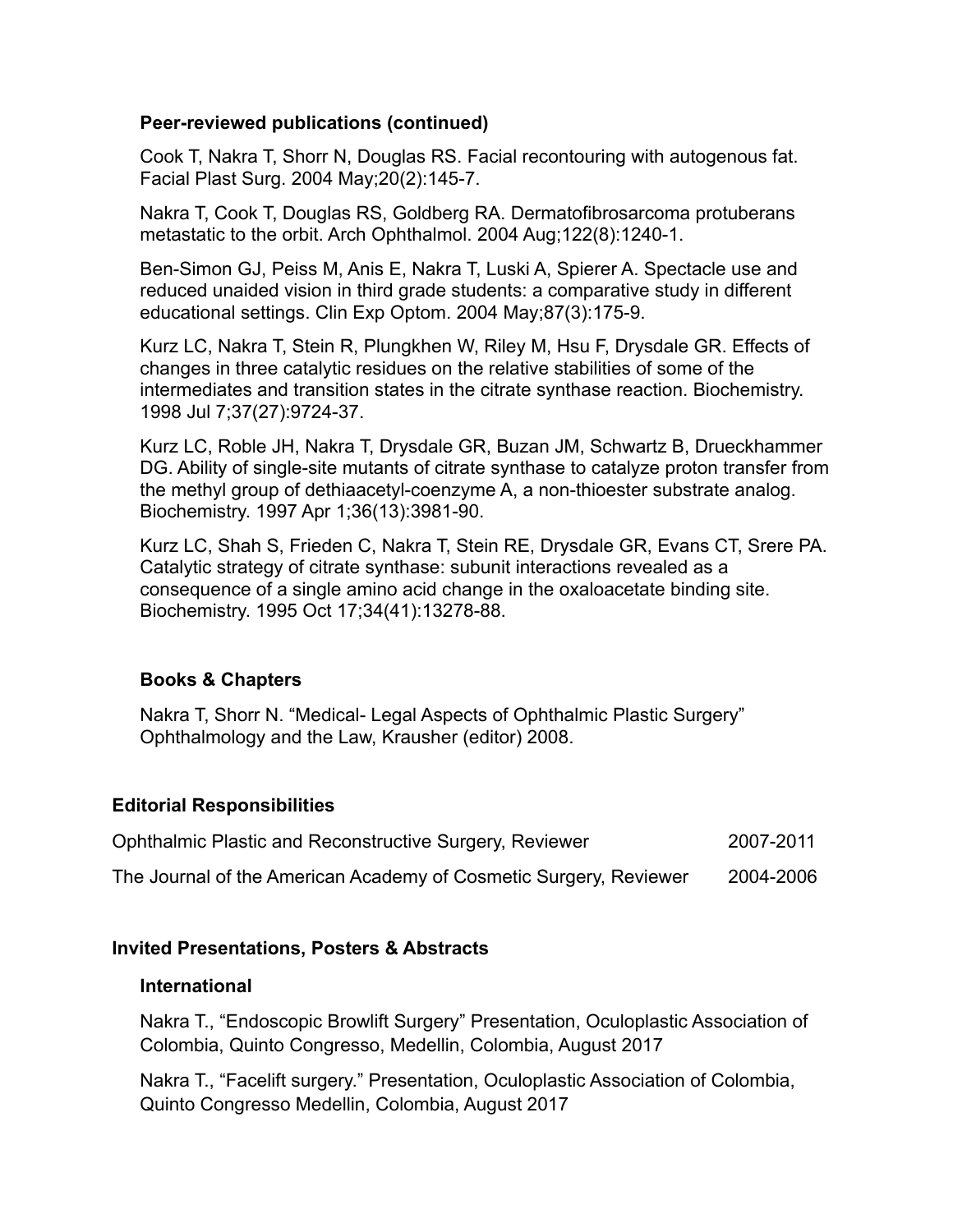#### **International (continued)**

Nakra T., "Orbital Decompression surgery" Presentation, Oculoplastic Association of Colombia, Quinto Congresso, Medellin, Colombia, August 2017

Nakra T., "Lower blepharoplasty advances" Presentation, Oculoplastic Association of Colombia, Quinto Congresso, Medellin, Colombia, August 2017

Nakra T., "Live blepharoplasty and browlift surgery" (In OR live) Oculoplastic Association of Colombia, Quinto Congresso, Medellin, Colombia, August 2017

Nakra T., "Upper blepharoplasty with laser resurfacing" Presentation, Oculoplastic Association of Colombia, Quinto Congresso Medellin, Colombia, August 2017

Nakra T., "Lateral Upper Lid Crease Approach to the Canthus, Midface and Beyond" Presentation, World Ophthalmology Congress, Guadalajara Mexico, January 2016

Nakra T., "Overview of Facelifting Surgery" Presentation, World Ophthalmology Congress, Guadalajara Mexico, January 2016

Nakra T., "Fat transfer concurrent to blepharoplasty" Presentation, Advances in Blepharoplasty Conference, Australian Ophthalmic Plastic Society, Sydney, Australia, September 2016

Nakra T., "3-D lower blepharoplasty" Presentation, Advances in Blepharoplasty Conference, Australian Ophthalmic Plastic Society, Sydney, Australia, September 2016

Nakra T., "Facelift Surgery and Fat Transfer" Presentation, OPAI Spring Cosmetic Symposium, Hyderabad, India, March 2011 (Via Skype)

Nakra T., "Fat Transfer" Presentation, OPAI Annual Meeting, Mumbai, India, November 2010

Nakra T., "Preventing Unhappiness in Cosmetic Patients" Presentation, OPAI Annual Meeting, Mumbai, India, November 2010 "Fat

Nakra T., "Decompression for Graves' Orbitopathy" Presentation, OPAI Annual Meeting, Mumbai, India, November 2010 "Facelift Surgery" OPAI Annual Meeting, Mumbai, India, November 2010

Nakra T., "Lower Blepharoplasty is Midface Surgery" Presentation, Joint meeting of AAO and APAO, Beijing, China, September 2010

Nakra T., "Transblepharoplasty Approaches to the midface, forehead, and orbit" Presentation, Joint meeting of AAO and APAO, Beijing, China, September 2010

Nakra T., "The Front & Back: Anterior and Posterior Ptosis Surgery" Presentation, Minimally Invasive Plastic Surgery & Dermatology Conference, Seoul, South Korea, September 2010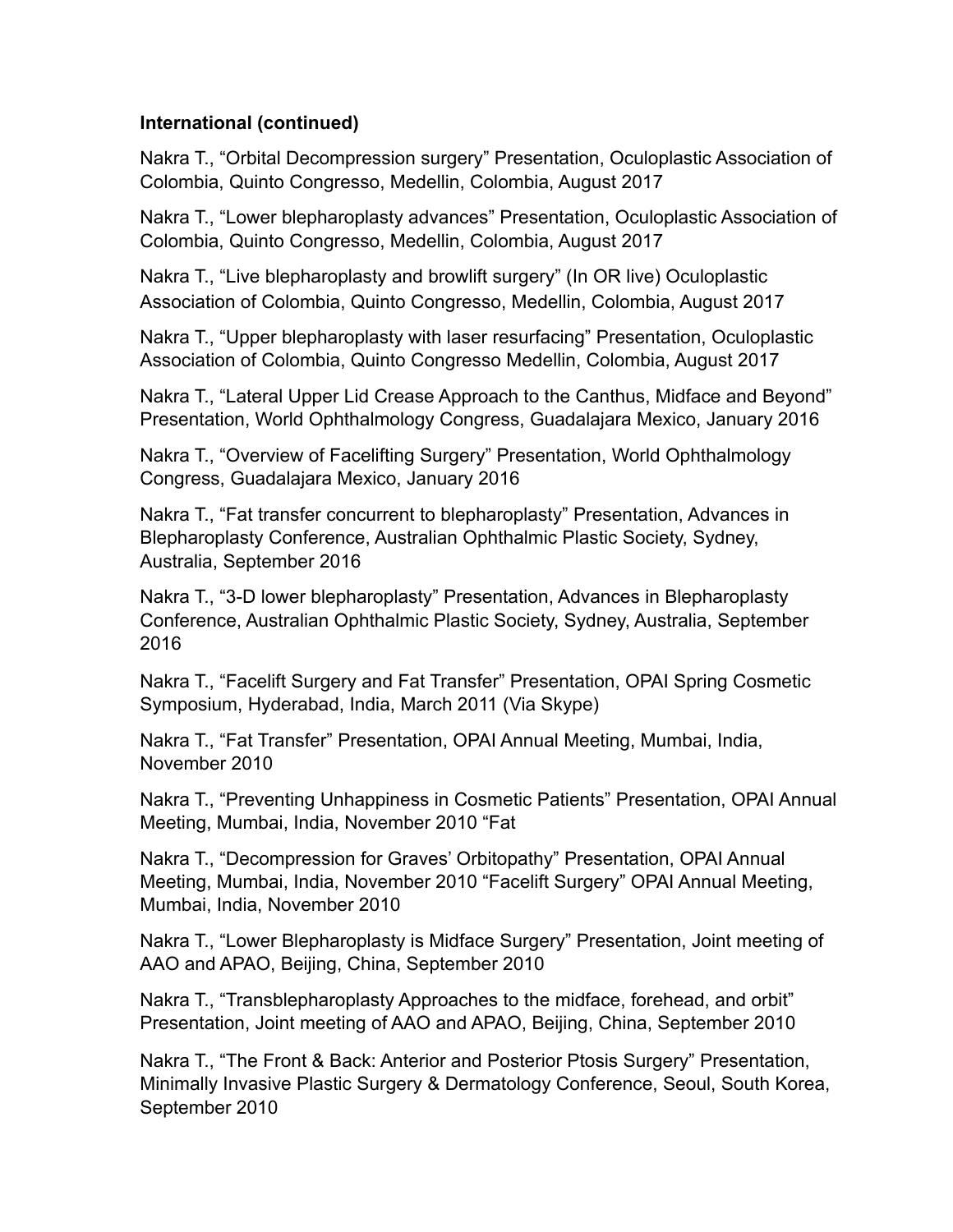#### **International (continued)**

Nakra T., "Lower Blepharoplasty" Presentation, Minimally Invasive Plastic Surgery & Dermatology Conference, Seoul, South Korea, September 2010

Nakra T., "Lower eyelid laxity management" Presentation, Minimally Invasive Plastic Surgery & Dermatology Conference, Seoul, South Korea, September 2010

Nakra T., "Upper Blepharoplasty" Presentation, Minimally Invasive Plastic Surgery & Dermatology Conference, Seoul, South Korea, September 2010

Nakra T., "Non-Surgical Rhinoplasty" Presentation, Minimally Invasive Plastic Surgery & Dermatology Conference, Seoul, South Korea, September 2010

Nakra T., "Fat Transfer to the Face" Presentation, Minimally Invasive Plastic Surgery & Dermatology Conference, Seoul, South Korea, September 2010

Nakra T., "Transblepharoplasty approach to the forehead and midface" Presentation, Australasian Academy of Facial Plastic Surgery Fall Meeting, Queenstown, New Zealand, September, 2009

Nakra T., "Live Botox and Filler Facial Injections" Presentation, Australasian Academy of Facial Plastic Surgery Fall Meeting, Queenstown, New Zealand, September, 2009

Nakra T., "The Front & Back: Anterior and Posterior Ptosis Surgery" Presentation, Australasian Academy of Facial Plastic Surgery Fall Meeting, Queenstown, New Zealand, September, 2009

Nakra T., "Recognizing Facial Asymmetry" Presentation, Australasian Academy of Facial Plastic Surgery Fall Meeting, Queenstown, New Zealand, September, 2009

Nakra T., "Autologous Facial Fat Transfer" Presentation, Australasian Academy of Facial Plastic Surgery Fall Meeting, Queenstown, New Zealand, September, 2009

Nakra T., "Lateral Canthoplasty" Presentation, Australasian Academy of Facial Plastic Surgery Fall Meeting, Queenstown, New Zealand, September, 2009

Nakra T., "Lower Blepharoplasty" Presentation, Australasian Academy of Facial Plastic Surgery Fall Meeting, Queenstown, New Zealand, September, 2009

Nakra T., "Upper Blepharoplasty" Presentation, Australasian Academy of Facial Plastic Surgery Fall Meeting, Queenstown, New Zealand, September, 2009

Nakra T., "Clinical Assessment of Graves' Disease" Presentation, Cutting Edge 2007: Joint meeting of Ophthalmic Plastic Association of India/ Asia-Pacific Society of Ophthalmic Plastic & Reconstructive Surgery, Hyderabad, December 2007.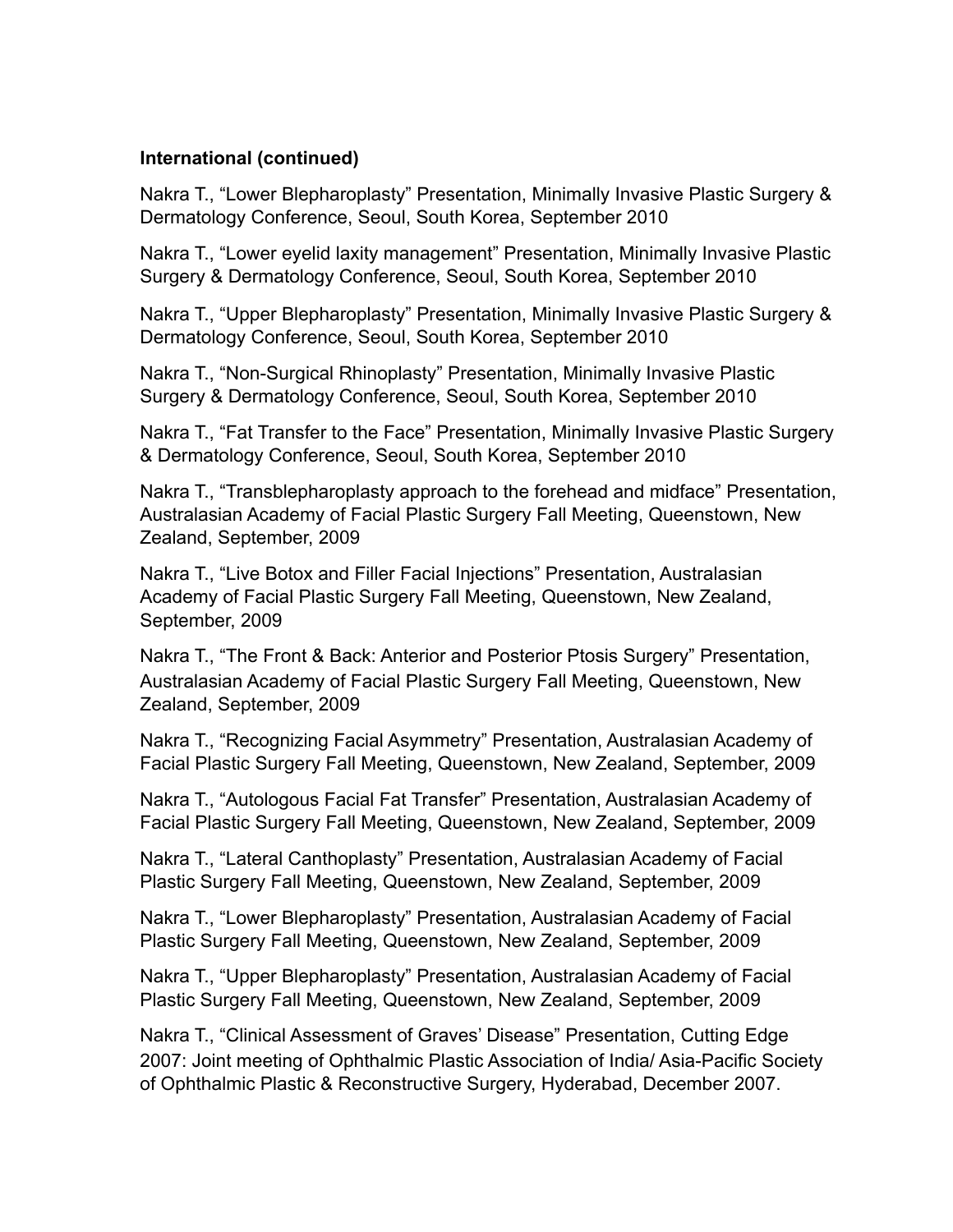## **International (continued)**

Nakra T., "Live Surgery: Ptosis Surgery" Live surgery, Cutting Edge 2007: Joint meeting of Ophthalmic Plastic Association of India/Asia-Pacific Society of Ophthalmic Plastic & Reconstructive Surgery, Hyderabad, December 2007.

Nakra T., "Clinical implications of Facial Asymmetry" Presentation, Cutting Edge 2007: Joint meeting of Ophthalmic Plastic Association of India/ Asia-Pacific Society of Ophthalmic Plastic & Reconstructive Surgery, Hyderabad, December 2007.

Nakra T., "Patients to Avoid in Cosmetic Surgery" Presentation, Cutting Edge 2007: Joint meeting of Ophthalmic Plastic Association of India/ Asia-Pacific Society of Ophthalmic Plastic & Reconstructive Surgery, Hyderabad, December 2007.

Nakra T., "Comparing Outcomes of Enucleation & Evisceration" vCutting Edge 2007: Joint meeting of Ophthalmic Plastic Association of India/ Asia-Pacific Society of Ophthalmic Plastic & Reconstructive Surgery, Hyderabad, December 2007.

Nakra T., "Quiz on Ophthalmic Plastic Surgery" Presentation, Cutting Edge 2007: Joint meeting of Ophthalmic Plastic Association of India/ Asia-Pacific Society of Ophthalmic Plastic & Reconstructive Surgery, Hyderabad, December 2007.

Nakra T., "My Technique of Facial Fat Injection" Presentation, Cutting Edge 2007: Joint meeting of Ophthalmic Plastic Association of India/ Asia-Pacific Society of Ophthalmic Plastic & Reconstructive Surgery, Hyderabad, December 2007.

Nakra T., "Advanced Techniques in Orbital Decompression." Presentation, Australian-Asian Society of Facial Plastic Surgery Meeting, Sydney, Australia, October 2007

Nakra T., "Minimally-invasive techniques of periorbital rejuvenation." Presentation, Australiasian Society of Facial Plastic Surgery Meeting, Sydney, Australia, October 2007

## **National**

Nakra T., "Subplatysmaplasty and Submandibular gland resection during Necklifting surgery" Presentation, ASOPRS Spring Meeting, Austin, June 2018

Nakra T., "Live Filler injections with a cannula" Presentation, ASOPRS Spring Meeting, Austin, June 2018

Nakra T., "Live Botox injections" Presentation, ASOPRS Spring Meeting, Austin, June 2018

Nakra T., "Live Filler injections with a cannula" Presentation, TOC Eye and Face Conference, Austin, April 2018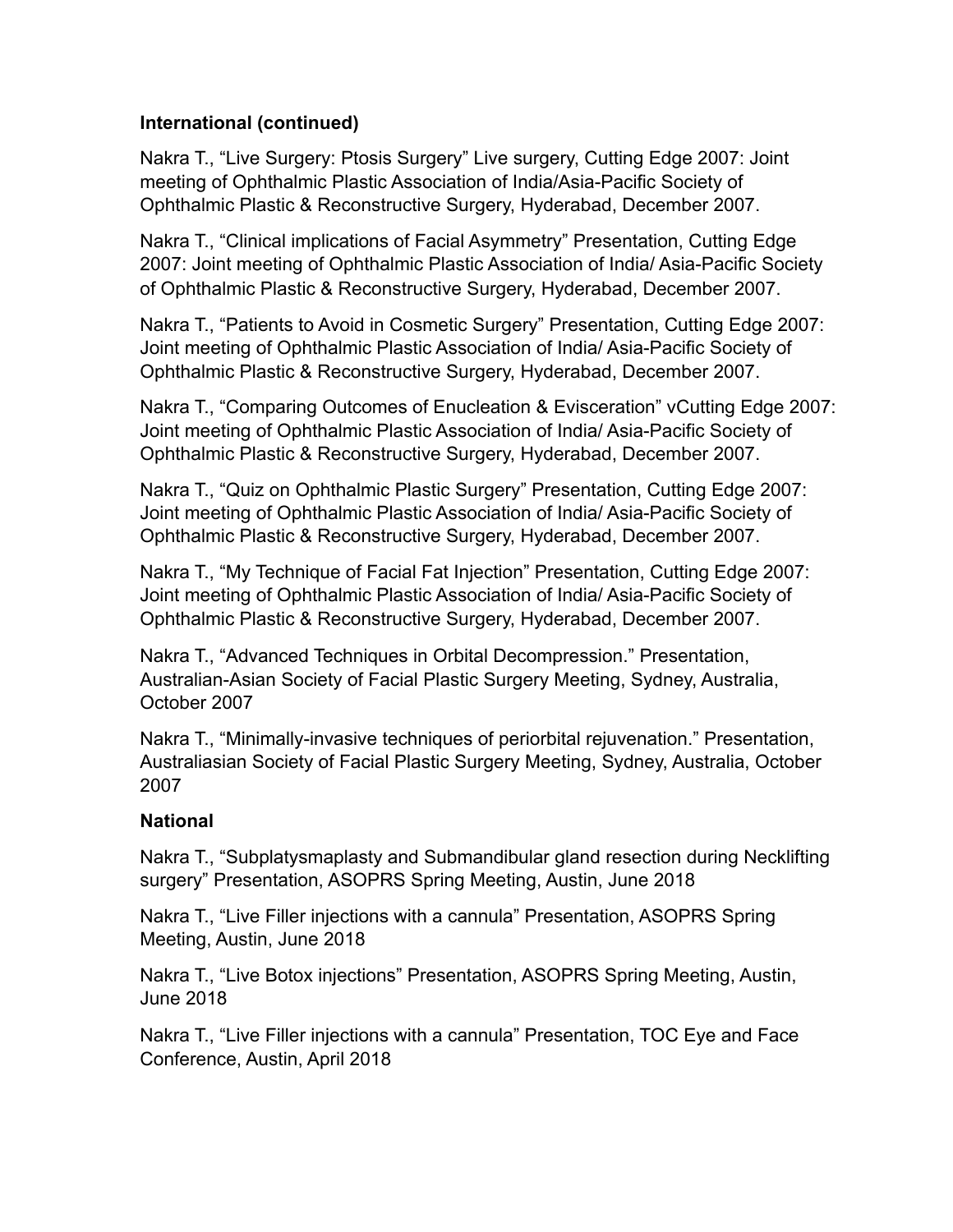Nakra T., "Laser resurfacing during blepharoplasty" Presentation, TOC Eye and Face Conference, Austin, April 2018

Nakra T., "Facelifting overview" Presentation, TOC Eye and Face Conference, Austin, April 2018

Nakra T., "Endoscopic Browlifting, Presentation, AAO Subspecialty Day, New Orleans, October 2017

Nakra T., "How to Increase Office Productivity" Presentation, ASOPRS Fall Meeting, New Orleans, October 2017

Nakra T., "Midface augmentation via autograft during transposition lower blepharoplasty" Presentation, ASOPRS Fall Meeting, New Orleans, October 2017

Nakra T. et al., "Local anesthesia medial canthoplasty via simplified trans-ethmoid fxation" Poster, ASOPRS Fall Meeting, New Orleans, October 2017

Somogyi M. et al., "Rates of infection following delayed closure of periorbital Mohs defects" Poster, (co-author) ASOPRS Fall Meeting, New Orleans, October 2017

Schinder R., et al., "In Office Marsupialization of Lacrimal Ductular Cysts (Dacryops) Using Local Anesthesia" Poster, (co-author) ASOPRS Fall Meeting, New Orleans, October 2017

Nakra T., et al., "Serpentine Soft Set Asian Eyelid Crease Formation" Poster, ASOPRS Fall Meeting, New Orleans, October 2017

Schinder R. et al., "Venous Malformation With Intravascular Papillary Endothelial Hyperplasia (Massons Tumor) of the Temporalis Muscle" Poster, ASOPRS Fall Meeting, New Orleans, October 2017

Nakra T., "Endoscopic Upper and Midface Lift Anatomy/Video" Presentation, UCLA Blepharoplasty Course, Los Angeles, July 2017

Nakra T., "Hands-on cadaveric teaching course: facelift" Live dissection, UCLA Blepharoplasty Course, Los Angeles, July 2017

Nakra T., "Facelifting pearls" Live Dissection, UCLA Blepharoplasty Course, Los Angeles, July 2017

Nakra T., "Contour-Oriented Approach to Lower Blepharoplasty" Presentation, Vegas Cosmetic Surgery, Las Vegas, June 2017

Nakra T., "Optimizing Blepharoplasty With Fat Transfer And Laser Resurfacing" Presentation, Vegas Cosmetic Surgery, Las Vegas June 2017

## **National (continued)**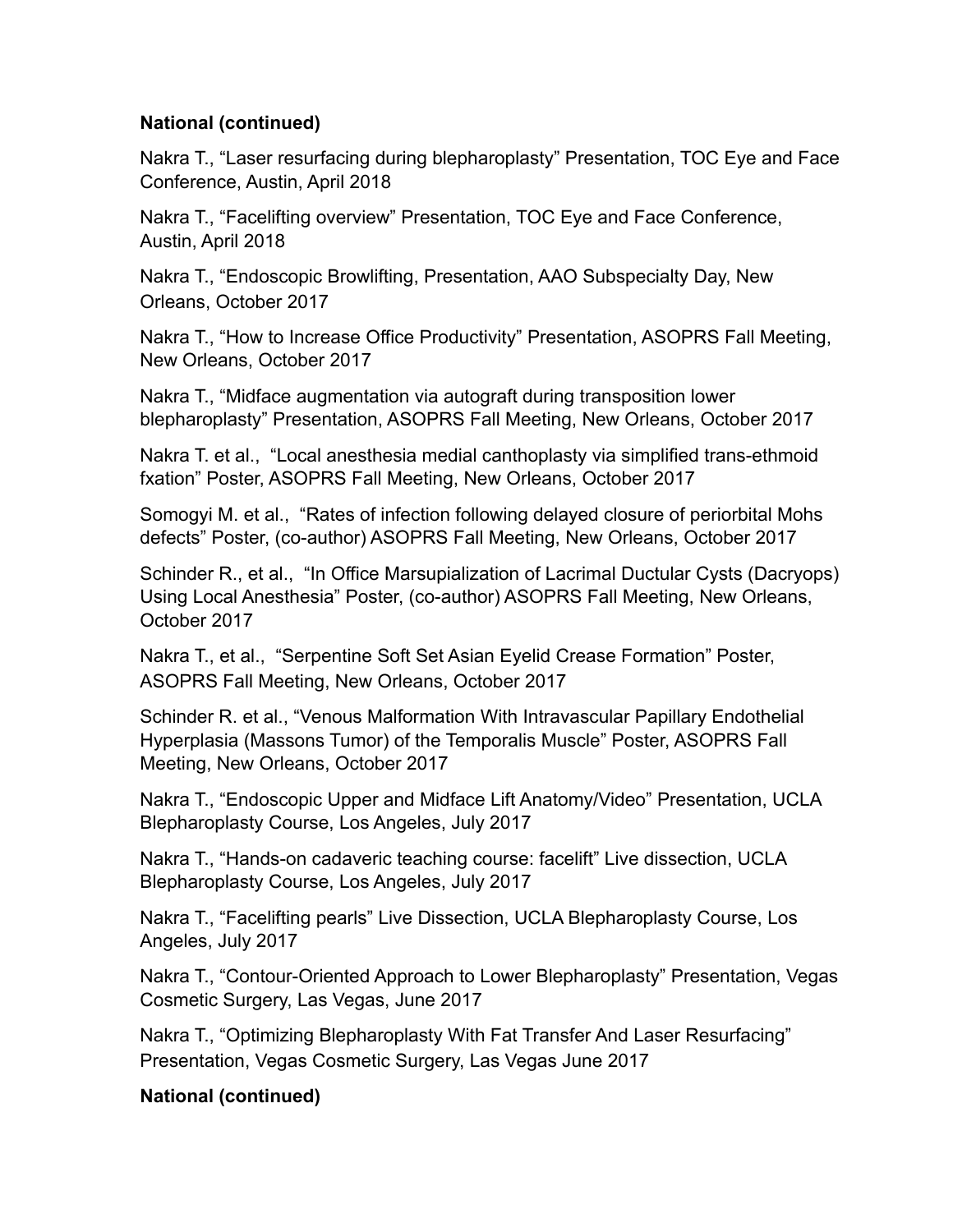Nakra T., "Self-Inficted and Traumatic Enucleations: Clinical Features of 20 Cases" co-presenter, Presentation, ASOPRS Fall Meeting, Chicago, October 2016

Nakra T., "Utilizing Microliposuction for Deprojection in Patients with Overfill" Presentation, ASOPRS Fall Meeting, Chicago, October 2016

Nakra T., "Repurposing the SMAS: Uses in Lower Lid Retraction, Lip Augmentation, and Genioplasty" Presentation, ASOPRS Fall Meeting, Chicago, October 2016

Nakra T., "Biplanar Contour-Oriented Approach to Lower Eyelid and Midface Rejuvenation" Presentation, ASOPRS Fall Meeting, Chicago, October 2016

Schinder R. et al.,"Intravenous Steroids on Admission for Children with Orbital Cellulitis" co-author ASOPRS Fall Meeting, Chicago, October 2016

Nakra T., "Ptosis and compensatory brow elevation in anophthalmic patients" Presentation, ASOPRS Fall Meeting, Chicago, October 2016

Kotlus B. et al., "Epicanthal fold correction with nasal radix filler injections" Poster, (co-author) ASOPRS Fall Meeting, Chicago, October 2016

Schinder R. et al., "Single Suprabrow Incision Frontalis Suspension for the Surgical Correction of Blepharoptosis with Poor Levator Function – 5 Year Experience" Poster, (co-author) ASOPRS Fall Meeting, Chicago, October 2016

Durairaj V. et al., "Orbit Fracture Management: Toward a Consensus" Poster, (coauthor) ASOPRS Fall Meeting, Chicago, October 2016

Nakra T., "Cosmetic Case" Presentation, AAO Oculofacial Plastics Subspeciality Day., Chicago, October 2016

"Comprehensive review of facial fat transfer." Presentation, ASOPRS Fall Meeting, Las Vegas, October 2015

Nakra T., "Comprehensive lower blepharoplasty maneuvers." Presentation, ASOPRS Fall Meeting, Las Vegas, October 2015

Silverman N et al., "Large Orbital Floor Fracture Indication for Surgery or Not?" (copresenter) Presentation, ASOPRS Fall Meeting, Las Vegas, October 2015

Silverman N et al., "IgG4 Related Disease of the Punctum and Canaliculus" (copresenter) Presentation, ASOPRS Fall Meeting, Las Vegas, October 2015

Schinder R. et al., "IgG4-related Orbital Disease Clinical Features of 24 Cases" (copresenter) Presentation, ASOPRS Fall Meeting, Las Vegas, October 2015

Vrcek I et al., "Arnica and Bromelain for Blepharoplasty-Associated Ecchymosis" (co-presenter) Presentation, ASOPRS Fall Meeting, Las Vegas, October 2015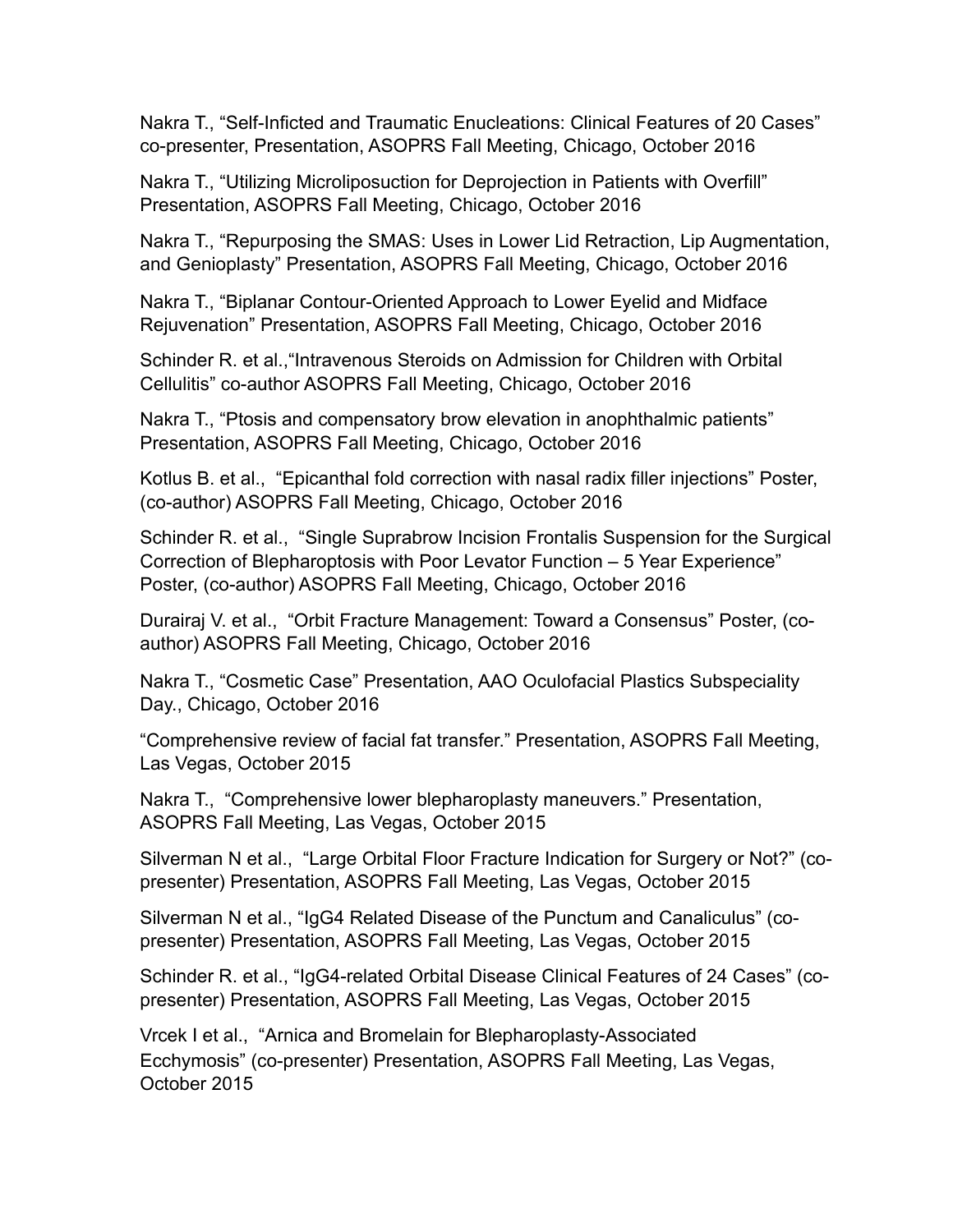Nakra T.. "Periauricular Fixation Finesse Avoids Facelift Complications" Presentation, ASOPRS Fall Meeting, Las Vegas, October 2015

Nakra T., "Avoiding Skin Grafting for Cicatricial Ectropion: Direct Release, Elevation, and Fixation of Facial Ligaments" Poster, ASOPRS Fall Meeting, Las Vegas, October 2015

Nakra T., "Clinical Case" Presentation, AAO Oculofacial Plastics Subspeciality Day., Las Vegas, October 2015

Nakra T., "Avoiding Complications in Facelifts" UCLA Aesthetic Eyelid and Facial Rejuvenation Course, Los Angeles, July 2015

Nakra T., "Basic Facelift Maneuvers" vUCLA Aesthetic Eyelid and Facial Rejuvenation Course, Live Dissection Workshop,Los Angeles, July 2015

Nakra T., "Basics of Autologous Fat Transfer." Presentation, ASOPRS Spring Meeting, St. Thomas, May, 2015

Nakra T. "Extended Facial Rejuvenation Pearls." Presentation, Texas Cosmetic Surgery Society, Austin, April, 2015

Nakra T. "Central platysmaplasty with a bidirectional, barbed suture" Presentation, co-presenter, ASOPRS Fall Meeting, October 2014, Chicago

Nakra T. "Direct submentoplasty combined with limited incision facelift for male lower facial rejuvenation" Presentation, ASOPRS Fall Meeting, October 2014, Chicago

Nakra T., "Presentation of a Case" Presentation, AAO Oculofacial Plastics Subspeciality Day., Chicago, October 2014

Nakra T., "The Texas Hold 'Em Lower Blepharoplasty." Presentation, UCLA Aesthetic Eyelid and Facial Rejuvenation Course, Los Angeles, July 2014

Nakra T., "Kick Facial Rejuvenation up a notch" Presentation, TOC Oculoplastics Conference, Austin, March, 2014

Nakra T., "3D Lower Blepharoplasty" Presentation, American Academy of Facial Plastic Surgery Meeting, San Diego, February, 2014

Kotlus B. et al., "Upper eyelid fractional CO2 resurfacing with incisional blepharoplasty" Presentation, co-presenter, ASOPRS Fall Meeting, New Orleans, October 2014

Schwarcz R. et al., "To drain or not to drain: yet another decision in facelift management." Presentation, co-presenter, ASOPRS Fall Meeting, New Orleans, October 2013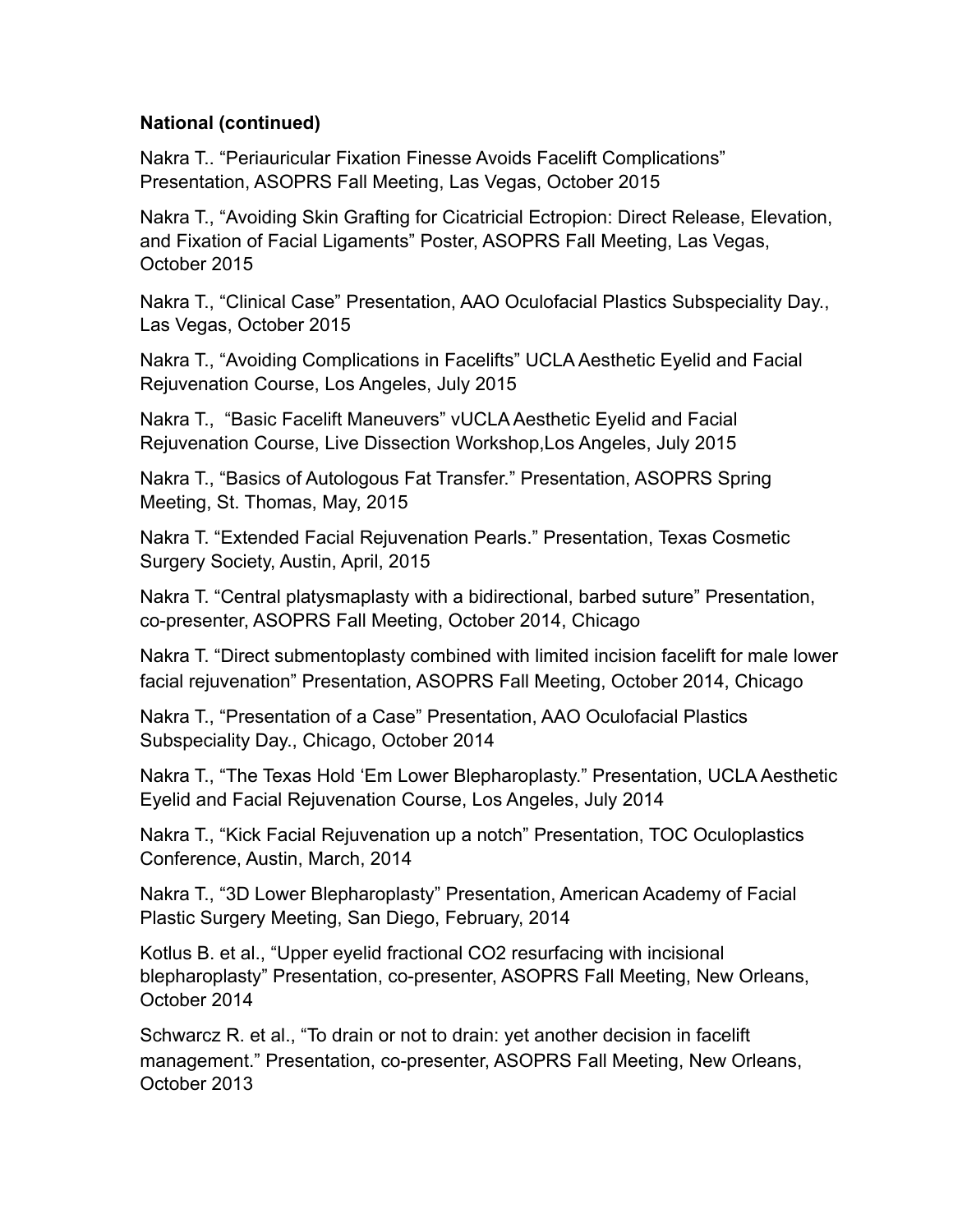Nakra T., "Advances in Lower Blepharoplasty." Presentation, UCLA Aesthetic Eyelid and Facial Rejuvenation Course, Los Angeles, July 2013

Nakra T., "Basic Facelift Maneuvers" Presentation, UCLA Aesthetic Eyelid and Facial Rejuvenation Course, Live Dissection Workshop, Los Angeles, July 2013

Nakra T., "Internal Cantholysis for Transconjunctival Floor Fracture Repair" Presentation, ASOPRS Fall Meeting, New Orleans, October 2013

Kotlus B. et al., "Upper Eyelid Fractional CO2 Resurfacing with Incisional Blepharoplasty" Presentation, Co-presenter, ASOPRS Fall Meeting, New Orleans, October 2013

Nakra T., "Pearls and Pitfalls in Facelifting Techniques" Presentation, ASOPRS Fall Meeting, New Orleans, October 2013

Nakra T., "Facelift Panel Discussion" Presentation, ASOPRS Fall Meeting, New Orleans, October 2013

Nakra T., "Patient Satisfaction with Full Face Rejuvenation Using Fat Grafting" Presentation, ASOPRS Fall Meeting, New Orleans, October 2013

Schinder R. et al., "Pulsatile Tinnitus as the Sole Sign or Symptom for a Cavernous Carotid Fistula" Presentation, Co-presenter, ASOPRS Fall Meeting, New Orleans, October 2013

Raifailov L. et al., "Comparison of Transcutaneous and Transconjunctival Local Anesthesia for Outpatient Eyelid Surgery" Presentation, Co-presenter, ASOPRS Fall Meeting, New Orleans, October 2013

Blaydon S. and Nakra T., "Effect of rhinoplasty on the attractiveness of the eye region." Poster, (Co-author) ASOPRS Fall Meeting, New Orleans, October 2013

Schwarcz R., et al., "Usuage of Dorsal hump As Radix Graft During Rhinoplasty Surgery" Poster, (Co-author) ASOPRS Fall Meeting, New Orleans, October 2013

Nakra T., et al., "Combining Paramedian Lower Face-Lift with Traditional SMAS Resection and Modified Corset Platysmaplasty" Poster, ASOPRS Fall Meeting, New Orleans, October 2013

Nakra T., "Neuropathic Pain Following poly-L-lactic acid (Sculptra) Injection" Presentation, ASOPRS Fall Meeting, Chicago, November 2012

Tsai F. et al., "Custom Conformers for Orbital Growth in Microphthalmia and Anophthalmia" Co-presenter, Presentation, ASOPRS Fall Meeting, Chicago, November 2012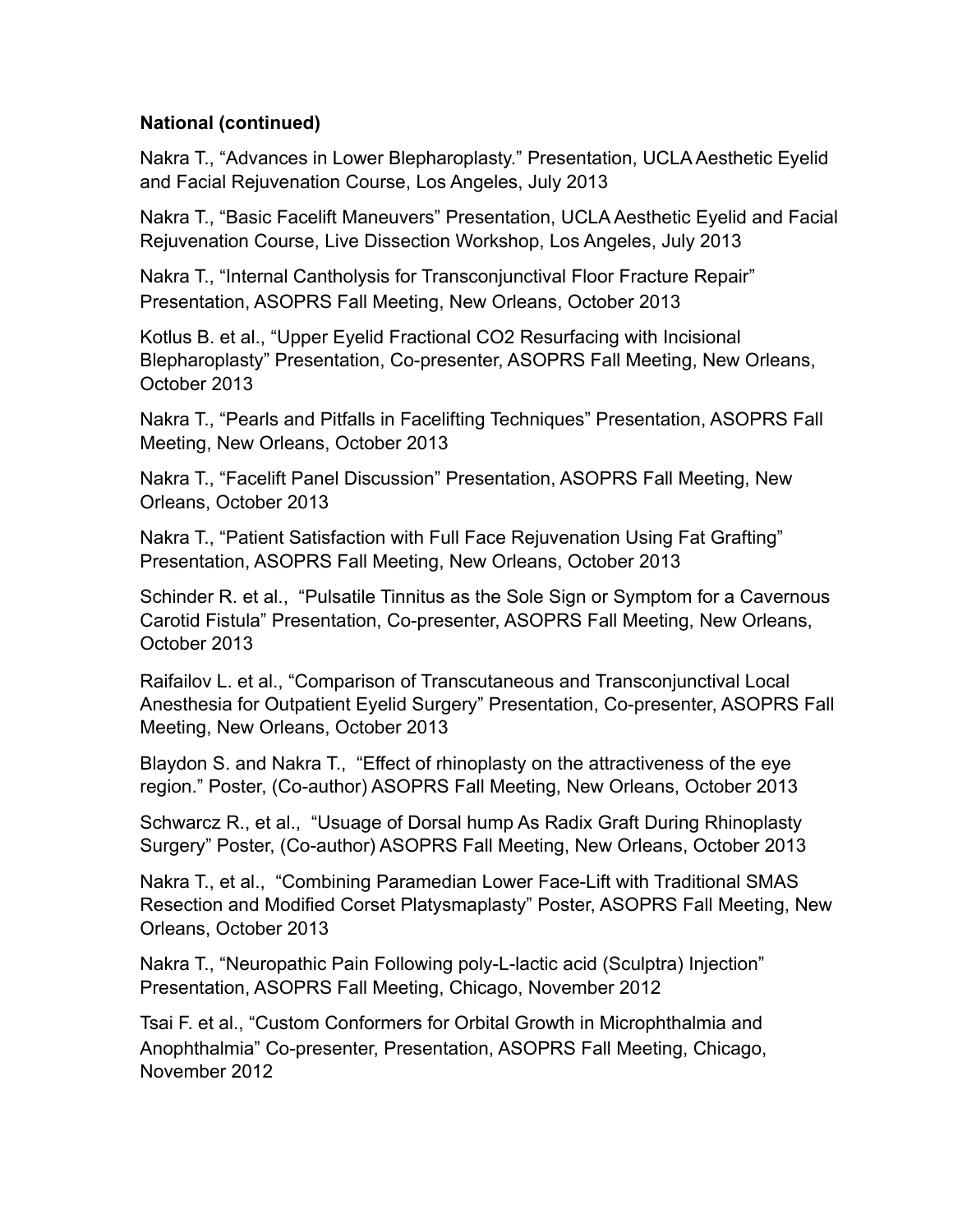Schwarcz R. et al., "Understanding the Nasofrontal Angle in Planning for Rhinoplasty Surgery" Co-presenter, Presentation, ASOPRS Fall Meeting, Chicago, November 2012

Schwarcz R. et al., "Implementing the Power of Fat Grafting Used in Conjunction with Lower Eyelid Blepharoplasty When Other Modalities Are Just Not Enough" Presentation, Co-presenter, ASOPRS Fall Meeting, Chicago, November 2012

Nakra T., "Dealing with Tough Necks: Digastric Muscle Resection and Double Corset Platysmaplasty" Presentation, ASOPRS Fall Meeting, Chicago, November 2012

Nakra T., "Identification and Avoidance of Common Facelift Incision-Related Complications" Presentation, ASOPRS Fall Meeting, Chicago, November 2012

Nakra T., "Advanced Face-Lifting Techniques" Presentation, ASOPRS Fall Meeting, Chicago, November 2012

Nakra T., "Anatomical and Surgical Foundations for Rhinoplasty" Presentation, ASOPRS Fall Meeting, Chicago, November 2012

Nakra T., "Three basic key maneuvers in cosmetic rhinoplasty: septoplasty, dorsal hump reduction, and basic tip refinement" Presentation, ASOPRS Fall Meeting, Chicago, November 2012

Nakra T., "Septoplasty during Dacryocystorhinostomy" Presentation, ASOPRS Fall Meeting, Chicago, November 2012

Nakra T., "Upright Ptosis Surgery" Presentation, ASOPRS Fall Meeting, Chicago, November 2012

Moss J. et al., "Single Suprabrow Incision Frontalis Suspension for the Surgical Correction of Poor Levator Function Ptosis" Presentation, Co-author, ASOPRS Fall Meeting, Chicago, November 2012

Schinder R., et al, "Vicarous Menstruation In the Orbit of a Young Woman" Poster, (co-author) Presentation, ASOPRS Fall Meeting, Chicago, October 2012

Nakra T., "Comprehensive Lower Blepharoplasty" Presentation, American Academy of Facial Plastic Surgery, Fall Meeting, Washington D.C., September, 2012

Nakra T. "Kick Facial Surgery Up A Notch with Fat Transfer" Presentation, TOC/ Seton Austin Oculoplastics Conference, Austin, March 2012

Kotlus B et al., "Combined Dacryocystorhinostomy and Rhinoplasty" Presentation, co-presenter, ASOPRS Fall Meeting, Orlando, October 2011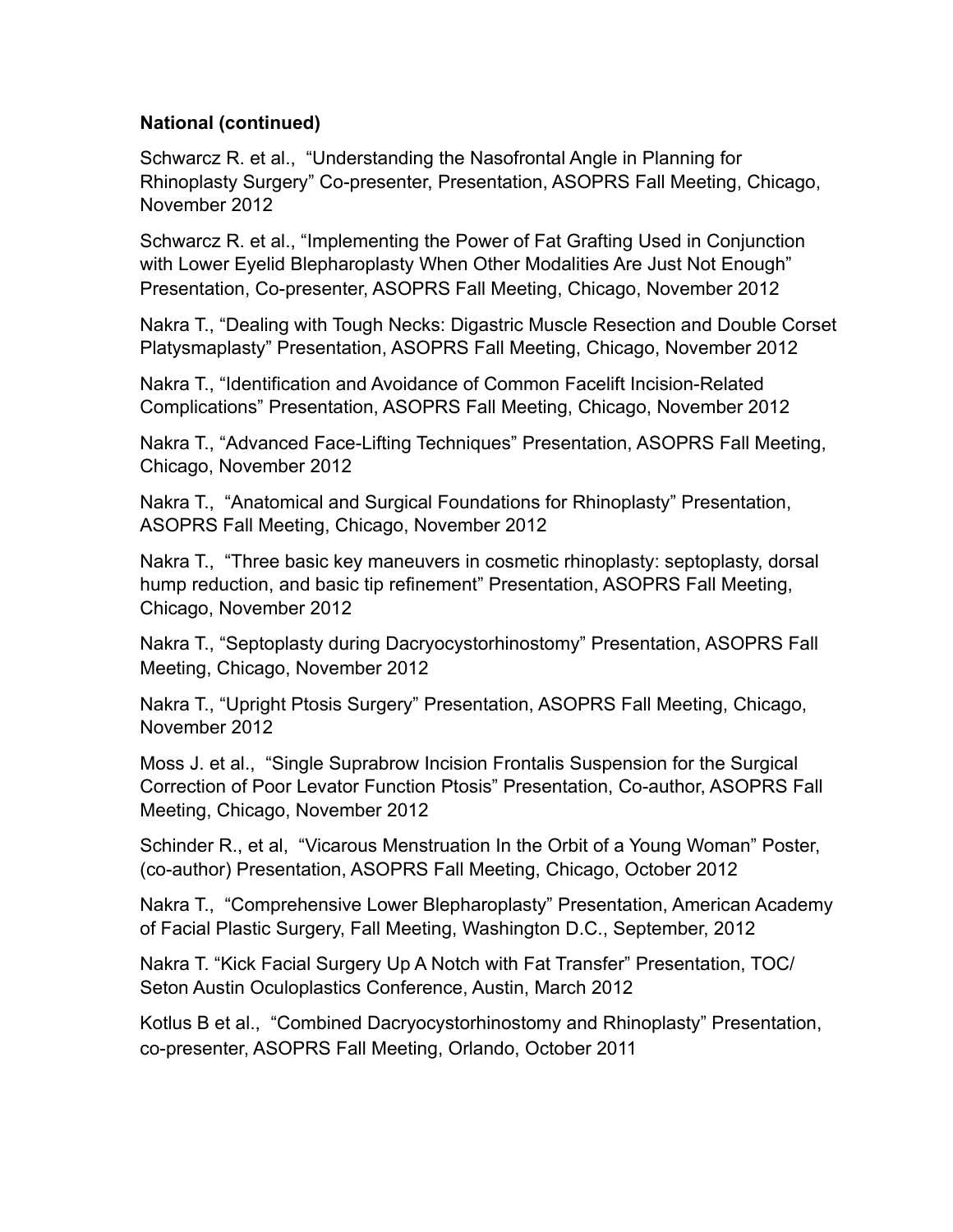Shinder et al. "Experience with Lacrimal Intubation During DCR Using the STENTube" Presentation, (co-presenter) ASOPRS Fall Meeting, Orlando, October 2011

Nakra T., "Prophylactic Internal Nasal Valve Repair during Midfacial Advancement Flaps" Presentation, ASOPRS Fall Meeting, Orlando, October 2011

Nakra T. and Connor M., "Dorsal Hump Reduction for Flap Construction in Midfacial Mohs Defects" Presentation, ASOPRS Fall Meeting, Orlando, October 2011

Nakra T. and Goldberg R., "Nonsurgical Orbital Volume Expansion in Patients with Normal Vision" Presentation, ASOPRS Fall Meeting, Orlando, October 2011

Schinder R. et al. "Lemierre's Syndrome: A Rare Cause of Cavernous Sinus Thrombosis and Facial Nerve Palsy" Presentation,(co-presenter), ASOPRS Fall Meeting, Orlando, October 2011

Nakra T., "The 3D Lower Blepharoplasty: Combining Midfacial Fat Transfer, Orbital Fat Transposition, and Orbicularis Plication." Presentation, ASOPRS Fall Meeting, Orlando, October 2011

Nakra T., "Trancutaneous Orbicularis Flap Lower Blepharoplasty" Presentation, ASOPRS Fall Meeting, Orlando, October 2011

Blaydon S., and Nakra T., "Synergy of Endoscopic Brow Lifting Surgery with Autologous Fat Transfer to the Forehead" (co-presenter) Presentation, ASOPRS Fall Meeting, Orlando, October 2011

Nakra T. et al., "Transoral Filler Injections to the Tear Trough and Midface" Poster, ASOPRS Fall Meeting, Orlando, October 2011

Nakra T. et al., "Salvage Therapy for Iatrogenic Botulinum Toxin induced Ptosis" Poster, ASOPRS Fall Meeting, Orlando, October 2011

Schinder R. et al., "Bilateral marked Dacryops Following Trauma: A Rare Presentation" Poster, (co-author) ASOPRS Fall Meeting, Orlando, October 2011

Schinder R. et al., "Maxillary Sinus Acinic Cell Carcinoma with Orbital Extension" Poster,(Co-author) ASOPRS Fall Meeting, Orlando, October 2011

Kotlus et al., "Combined Dacryocystorhinostomy and Rhinoplasty." Presentation, Co-Author, ASOPRS Fall Meeting Orlando, October 2011

Schwarcz R. et al., "Cephalic Trim in Aesthetic Rhinoplasty" Poster, (co-author) ASOPRS Fall Meeting, Orlando, October 2011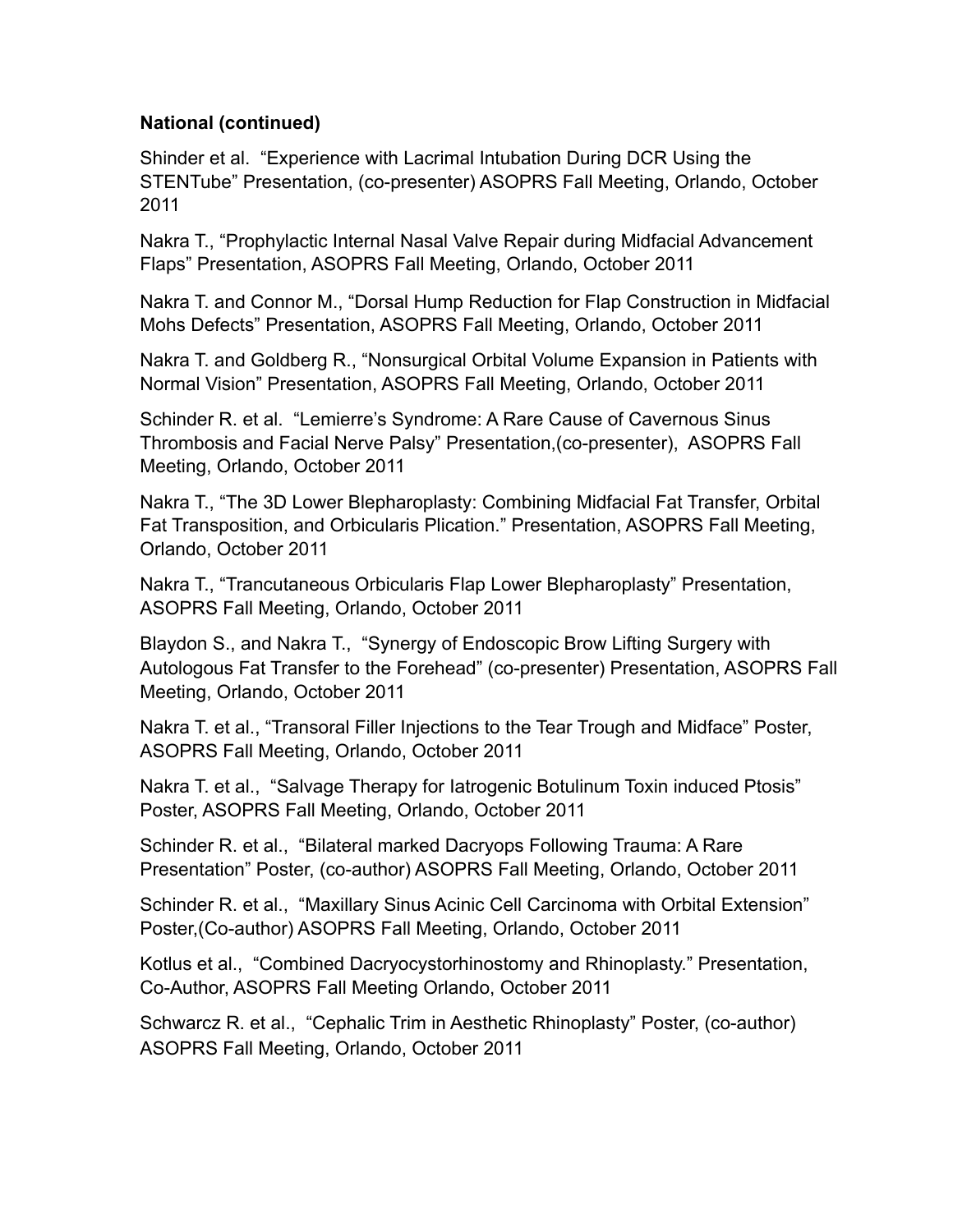Taban M., et al., "Herring's Law Effects on Brow Position in Cases of Asymmetric Blepharoptosis." Poster, (co-author)n ASOPRS Annual Meeting, Chicago, October 2010

Schwarcz R. et al., "The 'Swinging Door' Approach to Caudal Septal Deviation" Poster, (co-author) ASOPRS Annual Meeting, Chicago, October 2010

Nakra T. et al., "A Simplified Fat Harvest and Transfer Technique" Poster, ASOPRS Annual Meeting, Chicago, October 2010

Schwarcz R. et al., "Nasal Tip Ptosis: the use of Hyaluronic Acid Gel Filler" Poster, (Co-author) ASOPRS Annual Meeting, Chicago, October 2010

Nakra T., "Update on Fat Transfer Techniques" Presentation, Jules Stein Eye Institute Blepharoplasty Course, Los Angeles, July 2011

Nakra T., "Endoscopic Brow Lifting" Presentation, Jules Stein Eye Institute Blepharoplasty Course, Los Angeles, July 2011

Nakra T., "Sub-SMAS Electrocautery during Facelift Surgery" Presentation, ASOPRS Annual Meeting, Chicago, October 2010

Nakra T., "Basics of Rhinoplasty" Presentation, ASOPRS Annual Meeting, Chicago, October 2010]

Nakra T., "Setting up a Oculoplastic Medical Spa" Presentation, ASOPRS Annual Meeting, Chicago, October 2010

Kotlus B. et al., "A Time Dependent 3-Dimensional Analysis of Saline Trials prior to HA Malar Augmentation", Presentation, ASOPRS Annual Meeting, Chicago, October 2010

Nakra T., "Electrocautery Sub-SMAS dissection during Rhytidectomy" Presentation, ASOPRS Annual Meeting, Chicago, October 2010

Nakra T., "Browlifting Techniques and Evolution" Presentation, AAO Annual Meeting-Subspecialty Day, Chicago, October 2010

Nakra T., "Setting up a Cosmetic Practice" Presentation, AAO Annual Meeting, Chicago, October 2010

Nakra T., "The Evaluation of the cosmetic patient" Presentation, AAO Annual Meeting, Chicago, October 2010

Nakra T., "Fat Transfer during Facelift Surgery" Presentation, Comprehensive Facial Surgery Conference, Texas Oculoplastic Consultants & Seton Hospitals, Austin, March 2010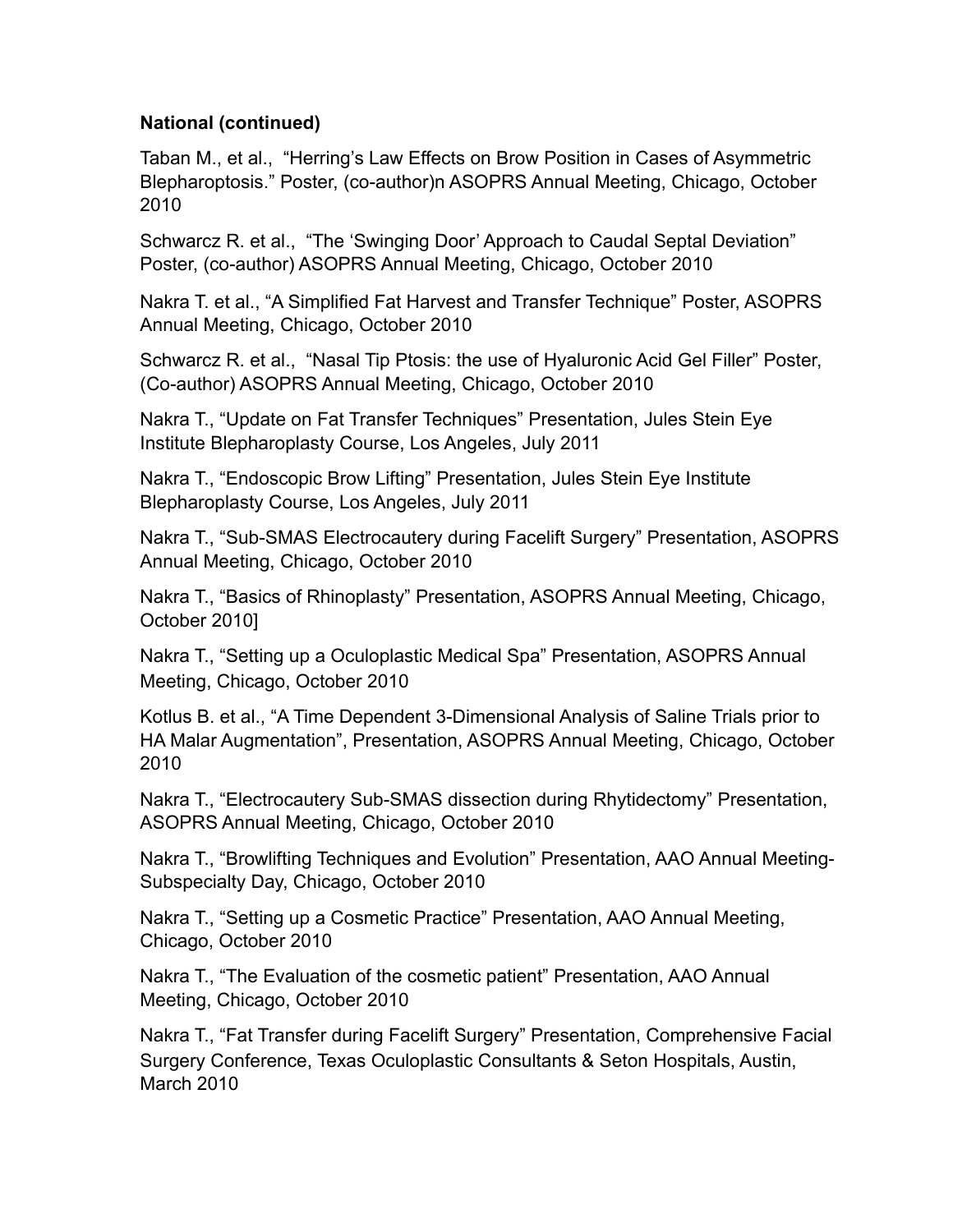Nakra T., "Orbital Decompression" Presentation, Comprehensive Facial Surgery Conference, Texas Oculoplastic Consultants & Seton Hospitals, Austin, March 2010

Nakra T., "Transblepharoplasty approaches to the Orbit, Midface, and Forehead" Presentation, Comprehensive Facial Surgery Conference, Texas Oculoplastic Consultants & Seton Hospitals, Austin, March 2010

Nakra T., "Autologous Fat Transfer During Rhytidectomy" Presentation, AACS Annual Meeting, Orlando, January, 2010.

Nakra T., "Non- incisional earlobe rejuvenation" Presentation, AACS Annual Meeting, Orlando, January, 2010.

Nakra T., "Effect of Blepharoplasty on eyelid and brow position" Presentation, AACS Annual Meeting, Orlando, January, 2010.

Nakra T., "Midface implants placed during facelift surgery" Presentation, AACS Annual Meeting, Orlando, January, 2010.

Nakra T., "Nasolabial fold silicone implant" Presentation, AACS Annual Meeting, Orlando, January, 2010.

Shore J. et al., "Ultratine Breakage" (co-author) Presentation, AACS Annual Meeting, Orlando, January, 2010.

Nakra T., "Advanced Techniques in Orbital Decompression and Expansion." Presentation,(Course and Skills Transfer Faculty) AAO Annual Meeting. San Francisco, October 2009.

Nakra T., "Introduction to Cosmetic Oculoplastics" Presentation,(Course Faculty & Course Director) AAO Fall Meeting, San Francisco,

Nakra T., "The Cosmetic Facial Examination" Presentation,(Course Faculty & Course Director) AAO Fall Meeting, San Francisco, October 2009

Nakra T., "Cases in Cosmetics" Presentation,(Course Faculty & Course Director) AAO Fall Meeting, San Francisco, October 2009

Nakra T., "How to set up a Pure Cosmetic Practice" Presentation, AAO Fall Meeting, San Francisco, October 2009

Nakra T., "Autologous Fat Transfer During Rhytidectomy" Presentation, ASOPRS Fall Meeting, San Francisco, October, 2009

Nakra T., "Non-Surgical Rhinoplasty" Presentation, ASOPRS Fall Meeting, San Francisco, October, 2009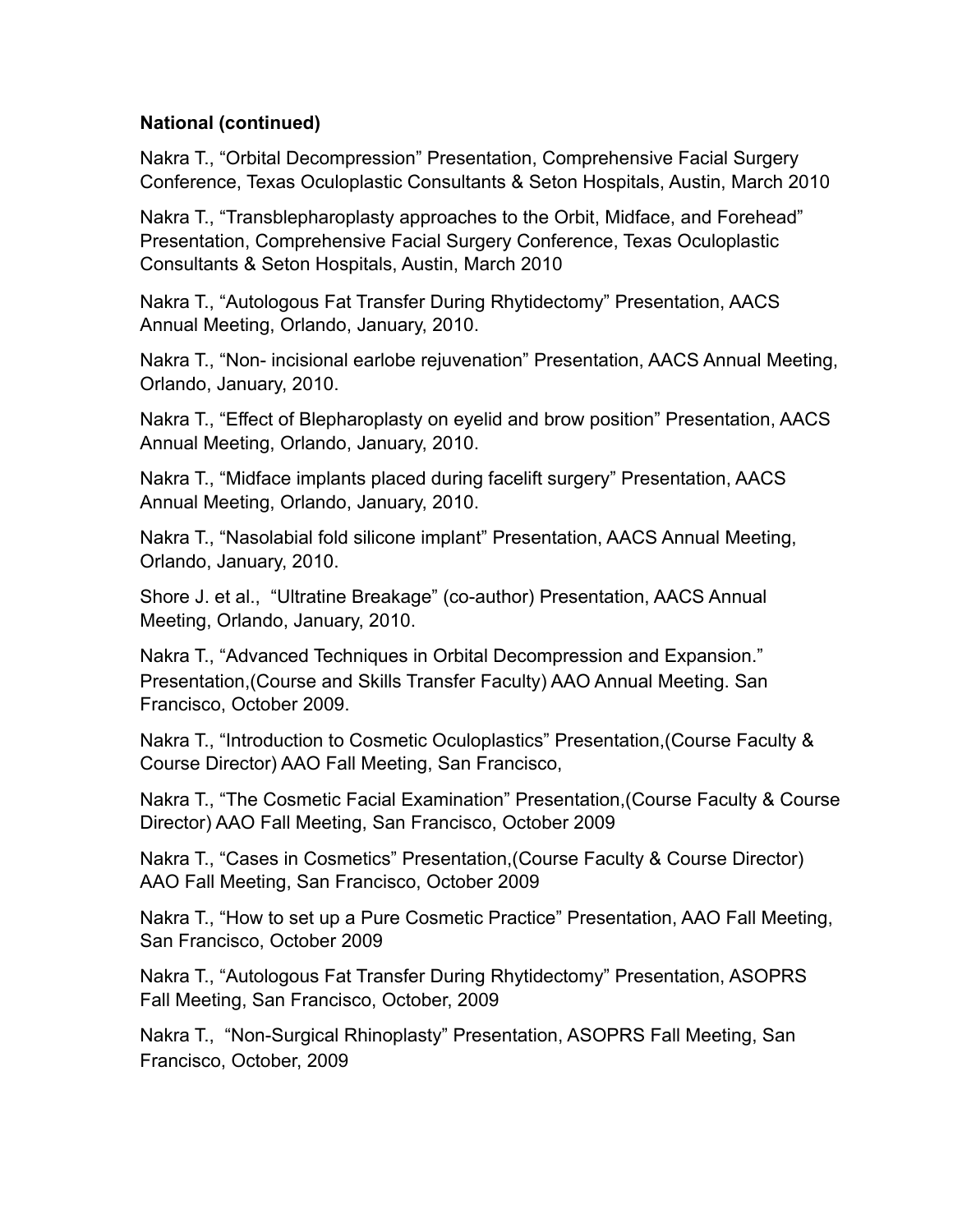Nakra T. et al., "Patient Satisfaction after Dacryocystorhinostomy" Poster, ASOPRS Fall Meeting, San Francisco, October, 2009

Shore J. et al,, "Ultratine Breakage" Poster, (co-author) ASOPRS Fall Meeting, San Francisco, October, 2009

Nakra T. et al., "Custom Silicone Nasolabial fold Implants Placed Through an Intranasal Approach" Presentation, ASOPRS Fall Meeting, San Francisco, October, 2009

Schwarcz R., et al., "The extended columella strut graft with footplates" Poster,(coauthor) ASOPRS Fall Meeting, San Francisco, October, 2009

Nakra T., "Long- Term Results of Facelifts & Rhinoplasty" Presentation, AACS Winter Meeting, Phoenix, January 2009

Nakra T "Large Volume Facial Fat Transfer" Presentation, ASOPRS Fall Meeting, Atlanta, November 2008

Nakra T "The Aesthetic Facial Examination: a systematic approach to maximizing the results of blepharoplasty, fillers and Botox." Presentation, Course Direcetor. AAO Fall meeting. Atlanta, November 2008

Nakra T "Live Blepharoplasty" Presentation, American Academy of Cosmetic Surgery Live Blepharoplasty Workshop, Henry Baylis Surgery Center, Santa Monica, July 2008

Nakra T "Complications of Periorbital Fillers" Presentation, Jules Stein Eye Institute Aesthetic Eyelid and Facial Rejuvenation Course, Los Angeles, CA. July 2008.

Nakra T "Autologous Fat Transfer to the Face" Presentation, Jules Stein Eye Institute Aesthetic Eyelid and Facial Rejuvenation Course, Los Angeles, CA. July 2008.

Mancini R., and Nakra T. "The Revision Midface Lift for Post-Blepharoplasty Lower Eyelid Retraction: Combined Transconjunctival, Sublabial, and Temporal Subperiosteal Approach - Webster Research Award Lecture" Presentation, American Academy of Cosmetic Surgery Annual Meeting, Orlando, January 2008. (copresenter)

Nakra T "The Aesthetic Facial Examination: a systematic approach to maximizing the results of blepharoplasty, fillers and Botox." Presentation, Course Direcetor. AAO Fall meeting. New Orleans, November 2007

Nakra T "The use of the buccal fat pad in orbital reconstruction." Presentation, ASOPRS Fall meeting, New Orleans, November 2007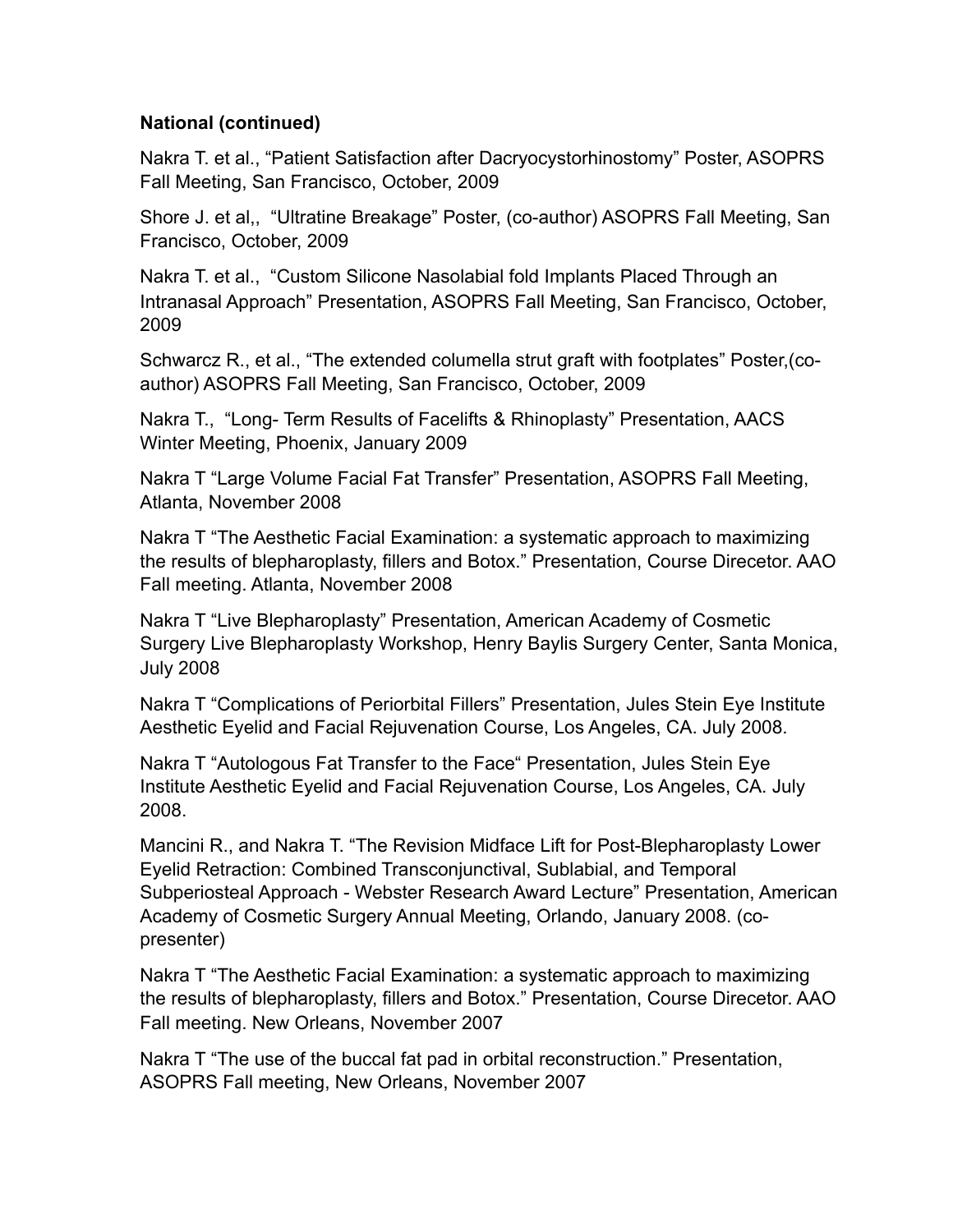Mancini R. and Nakra T., "Uses of hyaluronic acid gel in pediatric eyelid malposition" Poster, Presentation, ASOPRS Fall Meeting, New Orleans, November 2007

Nakra T., et al., "Use of the buccal fat pad for vascularized volume in facial reconstruction." Poster, ASOPRS Spring meeting, June 2007

Nakra T "Video Presentation: Upper Blepharoplasty Techniques." Presentation, Jules Stein Eye Institute Aesthetic Eyelid and Facial Rejuvenation Course, Los Angeles, CA. June 2007.

Nakra T "Computer-aided quantification of facial asymmetry demonstrates predictable patterns." Presentation, Jules Stein Eye Institute Clinical Research Seminar. Los Angeles, CA. May 2007.

Nakra T "Use of the buccal fat pad for vascularized volume in facial reconstruction." Presentation, Jules Stein Eye Institute Clinical Research Seminar. Los Angeles, CA. May 2007.

Mancini R. and Nakra T., "The Revision Midface Lift for Post-Blepharoplasty Lower Eyelid Retraction: Combined Transconjunctival, Sublabial, and Temporal Subperiosteal Approach." Presentation, Jules Stein Eye Institute Clinical Research Seminar. Los Angeles, CA. May 2007. (co-presenter)

Nakra T "Advanced Techniques in Orbital Decompression: the Medial and Lateral Wall." Presentation, Snowbird Symposium: Facial Reconstructive & Aesthetic Surgery. Snowbird, UT. January, 2007

Nakra T "Clinical Outcomes of Enucleation and Evisceration." Presentation, Grand Rounds Specialty Lecture, Jules Stein Eye Institute, UCLA. Los Angeles, CA. January, 2007.

Nakra T "Clinical Outcomes of Enucleation and Evisceration." Presentation, Lecture Series. UC Davis Department of Ophthalmology. Davis, CA. December, 2006.

Mancini R. and Nakra T., "The Revision Medface Lift for Post-Blepharoplasty Lower Eyelid Retraction: Combined Transconjunctival and Sublabial Subperiosteal Release." Presentation,(co-presenter) ASOPRS Fall Meeting. Las Vegas, NV. Nov 2006.

Goldberg et al. "Intraconal Fat Transfer and Lower Lid Retractor Release for Treatment of Lower Eyelid Retraction and Volume Collapse in the Prominent Eye Patient." Presentation,(co-presenter) ASOPRS Fall Meeting, Las Vegas, NV. Nov 2006.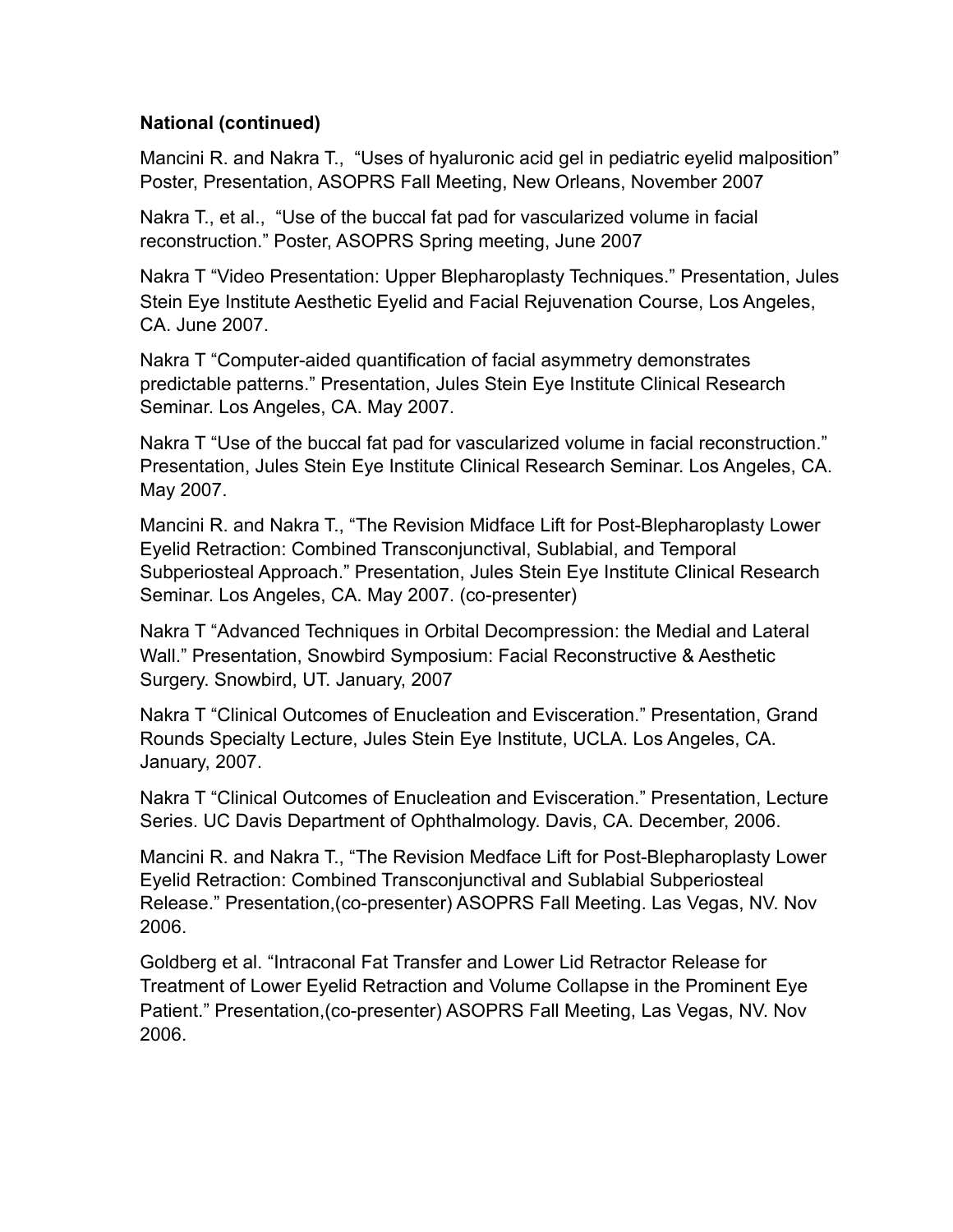Nakra T "Advanced Techniques in Orbital Decompression and Expansion." Presentation,(Course and Skills Transfer Faculty) AAO Annual Meeting. Las Vegas, NV, Nov 2006

Nakra T "Controversies in Graves Disease: Orbit and Endocrinologic Issues Facing the Ophthalmologist." Presentation,(Course Faculty) AAO Annual Meeting. Las Vegas, NV, Nov 2006.

Nakra T "The Aesthetic Facial Examination: A Systematic Approach to maximizing the Results of Blepharoplasty, Fillers, and Botulinum Toxin A." Presentation,(Course Faculty) AAO Annual Meeting. Las Vegas, NV, Nov 2006.

Nakra T "Clinical Outcomes of Enucleation and Evisceration." Presentation, Lecture Series. Vanderbilt Eye Institute. Nashville, TN. October, 2006.

Nakra T "Avoiding and Managing Complications in Blepharoplasty." Presentation, Jules Stein Eye Institute Aesthetic Eyelid and Facial Rejuvenation Course, Los Angeles, CA. June 2006.

Nakra T "Transconjunctival Lower Blepharoplasty and Fat Transposition Surgical Technique." Presentation, Jules Stein Eye Institute Aesthetic Eyelid and Facial Rejuvenation Course, Los Angeles, CA. June 2006.

Mancini and Nakra T "An iatrogenic previously unrecognized complication of transconjunctival orbit and midface surgery." Presentation,(co-presenter) ASOPRS Fall meeting, Chicago, IL. October 2005

Nakra T., et al., "Neuro-Ophthalmologic Implications of Ipsilateral Frontalis Muscle Recruitment in Anophthalmic Eyes." Poster, ARVO, Ft. Lauderdale, FL. May 2005

Mancini R., et al. "An iatrogenic previously unrecognized complication of transconjunctival orbit and midface surgery." Poster,(co- author) ASOPRS Spring meeting, April 2005

Nakra T "Advanced Techniques in Orbital Decompression and Expansion." (Course and Skills Transfer Faculty) Presentation, AAO Annual Meeting. Chicago, IL. October, 2005.

Nakra T. "Lower eyelid blepharoplasty, advantages of fat transposition over traditional fat removal." Presentation,(co-presenter) AFPRS Fall meeting, Los Angeles, CA. September 2005.

Nakra T. "Fixation Options for the Endoscopic Forehead Lift." Presentation, Jules Stein Eye Institute Aesthetic Eyelid and Facial Rejuvenation Course, Temecula, CA. July 2005.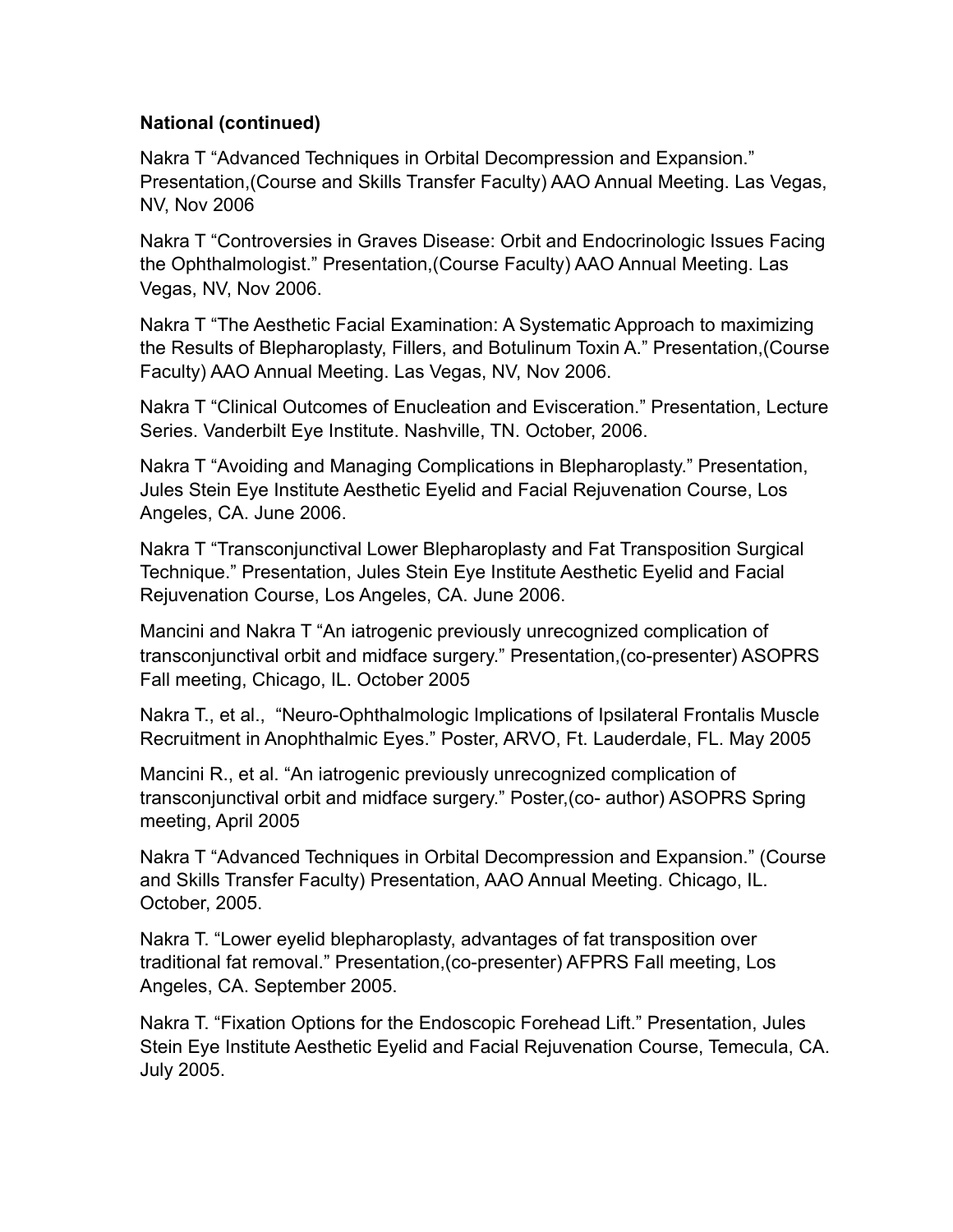"Outcomes of Enucleation and Evisceration" Presentation, Jules Stein Eye Institute Research and Alumni Day. Los Angeles, CA. May 2005.

Hoenig J., Nakra T. "Minimally invasive rejuvenation of the perioral region: the oral commissure lift." Presentation, (co-presenter) ASOPRS Fall meeting, New Orleans, LA. Oct 2004.

Nakra T. "Options for Fixation in Forehead Lift Surgery." Presentation, Jules Stein Eye Institute Aesthetic Eyelid and Facial Rejuvenation Course, San Diego, CA. Feb 2004.

Nakra T et al., "Clinical Outcomes in Enucleation and Evisceration." Poster, ASOPRS Fall meeting, New Orleans, LA. Oct 2004.

Goldberg R and Nakra T. et al., "A new paradigm in management of the atonic face." Poster, (co-author) ASOPRS Fall meeting, New Orleans, LA. Oct 2004.

Nakra T. et al., "Phacoemulsification and lens implantation after pars plana vitrectomy and scleral buckling surgery." Poster, Jules Stein Eye Institute Research and Alumni Day. Los Angeles, CA. May 2004.

Nakra T. et al., "Phacoemulsification and lens implantation after pars plana vitrectomy and scleral buckling surgery." Poster, ARVO, Ft. Lauderdale, FL. Apr 2004.

Nakra T. "Metastatic Tumors to the Orbit: A Case and Review." Presentation, Jules Stein Eye Institute Research and Alumni Day. Los Angeles, CA. May 2003.

Nakra T. and Thonar E., "Embedding the Cornea in Alginate: A Novel Method for Long-Term Corneal Storage." Poster, ARVO, Ft. Lauderdale, FL. Apr 2001

Nakra T. and Kurz L., "Insights into the mechanism of citrate cynthase by analyzing transitional states via NMR." Poster, 15th Enzyme Mechanisms Conference, Naples, FL. Jan 1997.

## **Regional**

Nakra T. "The 3D Lower Blepharoplasty: Combining Midfacial Fat Transfer, Orbital Fat Transposition, and Transcutaneous Orbicularis Flap Lower Blepharoplasty" Presentation, Texas Cosmetic Surgery Society Symposium, Austin, April 2012

Nakra T. "Update in Facelift Surgery" Presentation, Texas Cosmetic Surgery Society Symposium, Austin, April 2012

Nakra T. "The Aesthetic Facial Examination" Presentation, Texas Medical Association Annual Meeting, May, 2009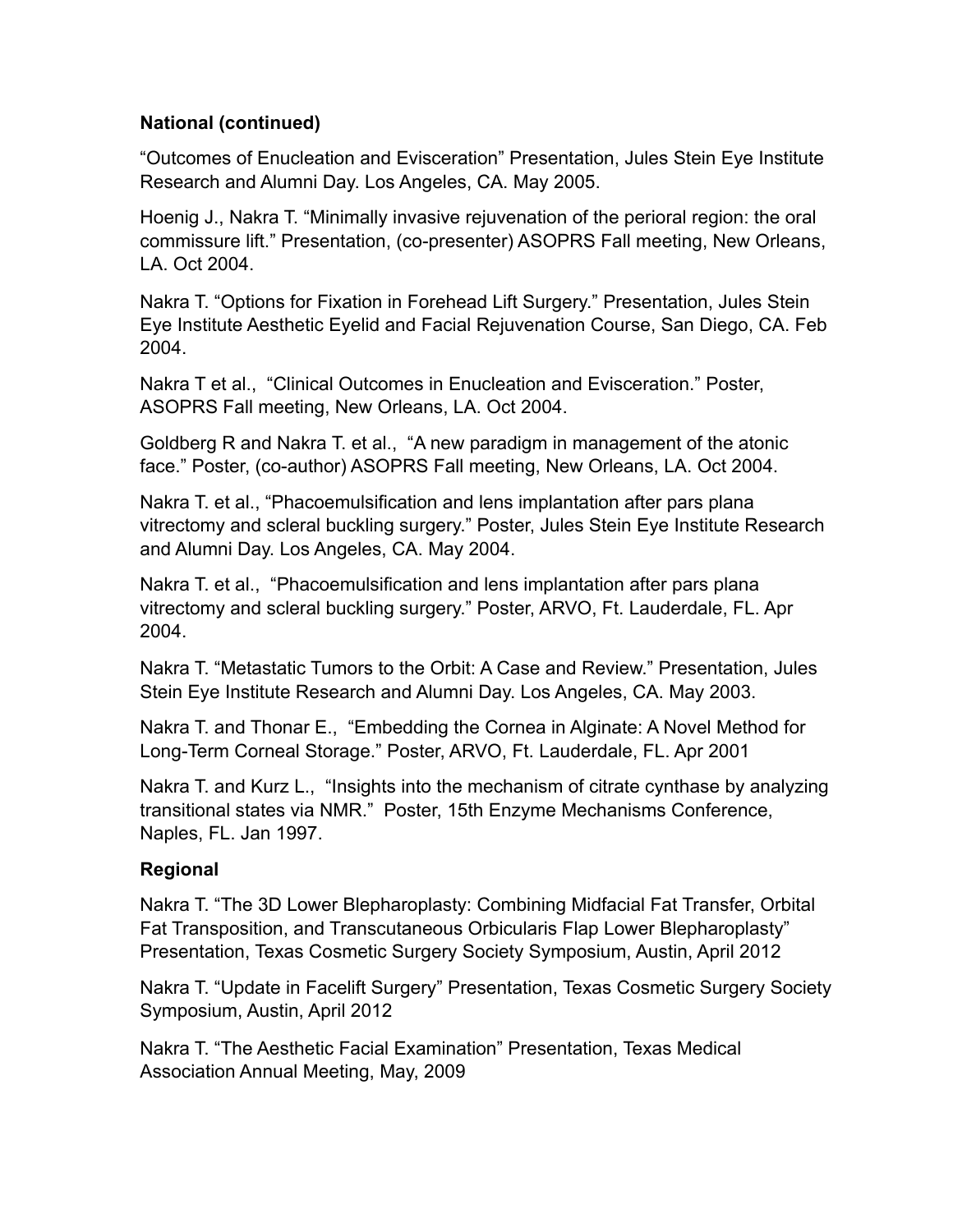## **Regional (continued)**

Nakra T. "Aesthetic Facial Surgery" Presentation, Austin Optometric Society Meeting, Austin, Feburary 2009

Nakra T., "What is Ophthalmology?" Presentation, Medical Explorer Post Meeting, Austin, December 2008

Nakra T. "Clinical Evaluation of Graves' Disease" Presentation, Texas Diabetes & Endocrinology Rounds, Austin, October 2008

Nakra T. "Minimally invasive techniques in Oculoplastic Surgery" Presentation, Seminar for optometrists, Austin, October 2008

Nakra T. Clinical Evaluation of Graves' Disease" Presentation, Texas Medical Association/ Texas Ophthalmology Association Annual Meeting, San Antonio, April 2008

Nakra T. "Orbit & Lacrimal Diseases" Presentation, Jules Stein Eye Institute/ Doheny Eye Institute Ophthalmology Board Review Course, Los Angeles, March 2008.

Nakra T. "What's new in Oculoplastic Surgery." Presentation, Santa Barbara Ophthalmology Society Meeting, Santa Barbara, CA, September 2007

Nakra T. "Periocular Dermatology" Presentation, Annual Meeting. Los Angeles County Optometric Society. April, 2007.

Nakra T. "Orbital Anatomy & Physiology" Presentation, Basic & Clinical Science Lecture Series, Jules Stein Eye Institute, Los Angeles, CA. September 2005.

Nakra T. "Ophthalmic Anatomy and Physiology." Presentation, Ophthalmic Technician Teaching Course, Jules Stein Eye Institute, Los Angeles, August 2005

Nakra T. "Pediatric Cataracts" Presentation, Grand Rounds, Department of Pediatrics, Harbor-UCLA Medical Center, Los Angeles, CA. May 2005.

Nakra T., "Plastics Case Presentation" Presentation, Grand Rounds, Jules Stein Eye Institute, Los Angeles, May 2005

Nakra T., "Neuro Case Presentation" Presentation, Grand Rounds, Jules Stein Eye Institute, Los Angeles, February 2005

Nakra T., Glaucoma Case Presentation" Presentation, Grand Rounds, Jules Stein Eye Institute, Los Angeles, November 2004

Nakra T., "Orbital inflammatory syndrome" Presentation, Grand Rounds, Jules Stein Eye Institute, Los Angeles, July 2004

Nakra T., "Plastics case presentation: Facial Palsy" Presentation, Grand Rounds, Jules Stein Eye Institute, Los Angeles, March 2003